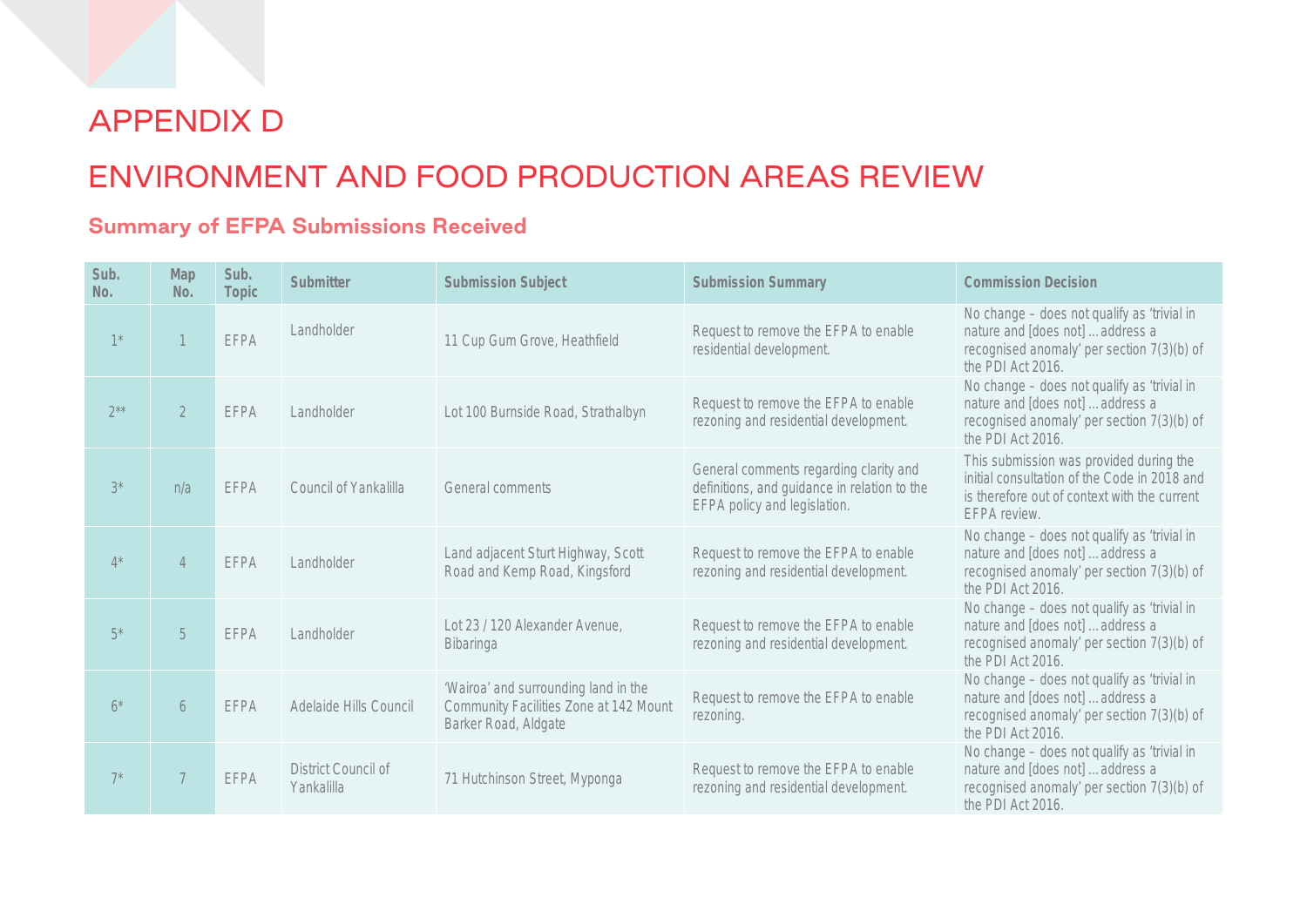| Sub.<br>No. | Map<br>No. | Sub.<br><b>Topic</b> | Submitter                         | <b>Submission Subject</b>                                                                                      | <b>Submission Summary</b>                                                                                                        | <b>Commission Decision</b>                                                                                                                        |
|-------------|------------|----------------------|-----------------------------------|----------------------------------------------------------------------------------------------------------------|----------------------------------------------------------------------------------------------------------------------------------|---------------------------------------------------------------------------------------------------------------------------------------------------|
| $8*$        | $8\,$      | EFPA                 | Adelaide Plains Council           | Land contained within the Rural Living<br>Zone, Employment Zone, Employment<br>(Bulk Handling) Zone at Mallala | Proposal seeks the removal of the EFPA to<br>improve alignment with Zone policy<br>frameworks.                                   | No change - does not qualify as 'trivial in<br>nature and [does not] address a<br>recognised anomaly' per section 7(3)(b) of<br>the PDI Act 2016. |
| $9***$      | 9          | EFPA                 | Community member                  | 1 Beavis Court, Gumeracha                                                                                      | Request to remove the EFPA to enable<br>rezoning and residential / tourist<br>development.                                       | No change - does not qualify as 'trivial in<br>nature and [does not] address a<br>recognised anomaly' per section 7(3)(b) of<br>the PDI Act 2016. |
| $10*$       | 10         | <b>EFPA</b>          | Landholder                        | Lots 1, 2, 50 and 51 Wilson Road, Two<br>Wells                                                                 | Request to remove the EFPA to enable<br>rezoning and residential development.                                                    | No change - does not qualify as 'trivial in<br>nature and [does not] address a<br>recognised anomaly' per section 7(3)(b) of<br>the PDI Act 2016. |
| $11***$     | 11         | EFPA                 | Adelaide Plains Council           | 26 Angove Road, Dublin                                                                                         | Request to remove the EFPA to enable<br>rezoning and residential development.                                                    | No change - does not qualify as 'trivial in<br>nature and [does not] address a<br>recognised anomaly' per section 7(3)(b) of<br>the PDI Act 2016. |
| $12*$       | n/a        | EFPA                 | Parks & Leisure SA /<br><b>NT</b> | General comments                                                                                               | Requests the development of separate<br>'protection' frameworks for areas of food<br>production vs areas of environmental value. | No change - does not qualify as 'trivial in<br>nature and [does not] address a<br>recognised anomaly' per section 7(3)(b) of<br>the PDI Act 2016. |
| $13***$     | 13         | EFPA                 | Landholder                        | Lot 209 Yorktown Road, One Tree Hill                                                                           | Request to remove the EFPA to enable<br>rezoning and residential development.                                                    | No change - does not qualify as 'trivial in<br>nature and [does not] address a<br>recognised anomaly' per section 7(3)(b) of<br>the PDI Act 2016. |
| $14***$     | 14         | EFPA                 | Landholder                        | 'Narnu East' - 7 lots adjoining Grundy<br>Road, Barton Road, Pullen Road and<br>Sheoak Lane, Hindmarsh Island  | Request to remove the EFPA to enable<br>rezoning and residential development.                                                    | No change - does not qualify as 'trivial in<br>nature and [does not] address a<br>recognised anomaly' per section 7(3)(b) of<br>the PDI Act 2016. |
| 15          | 15         | <b>EFPA</b>          | Landholder                        | Lot 5 Lamuli Street, Fairview Park                                                                             | Request to remove the EFPA to enable<br>rezoning and residential development.                                                    | No change - does not qualify as 'trivial in<br>nature and [does not] address a<br>recognised anomaly' per section 7(3)(b) of<br>the PDI Act 2016. |
| $16***$     | 16         | EFPA                 | Landholder                        | 51 and 53 Hume Reserve Road, Murray<br><b>Bridge</b>                                                           | Request to remove the EFPA to enable<br>rezoning and residential development.                                                    | No change - does not qualify as 'trivial in<br>nature and [does not] address a<br>recognised anomaly' per section 7(3)(b) of<br>the PDI Act 2016. |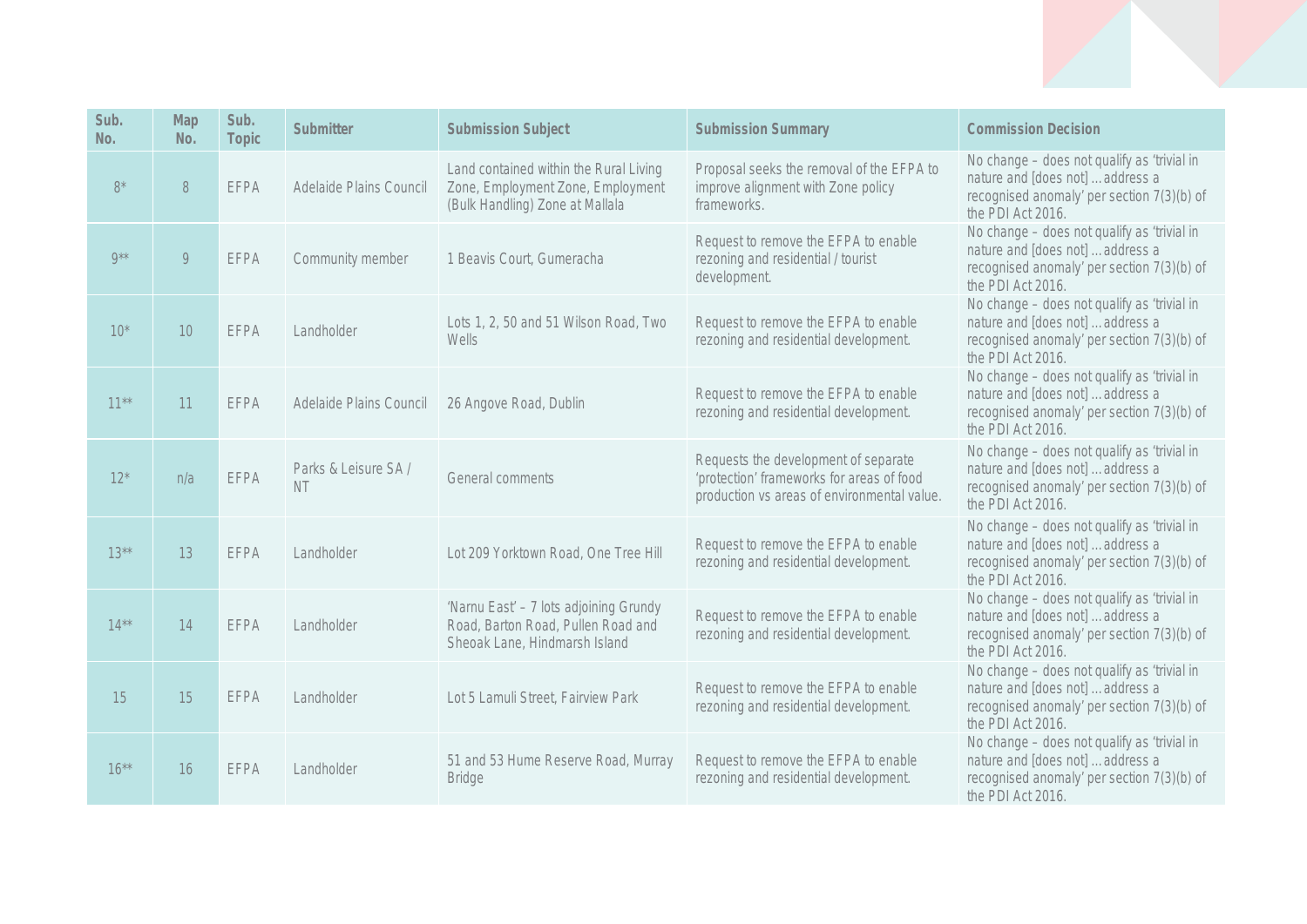| Sub.<br>No. | Map<br>No. | Sub.<br><b>Topic</b> | Submitter        | <b>Submission Subject</b>                                                                                                       | <b>Submission Summary</b>                                                                                                | <b>Commission Decision</b>                                                                                                                                                                                                                            |
|-------------|------------|----------------------|------------------|---------------------------------------------------------------------------------------------------------------------------------|--------------------------------------------------------------------------------------------------------------------------|-------------------------------------------------------------------------------------------------------------------------------------------------------------------------------------------------------------------------------------------------------|
| $17*$       | 17         | EFPA                 | Landholder       | Goolwa Airfield and associated lands at<br>Goolwa                                                                               | Request to remove the EFPA to enable<br>residential airpark development.                                                 | No change - does not qualify as 'trivial in<br>nature per section 7(3)(b) of the PDI Act<br>2016.                                                                                                                                                     |
| $18***$     | 18         | <b>EFPA</b>          | Landholder       | 1118A and 1118B Port Elliot Road,<br>Middleton                                                                                  | Request to remove the EFPA to enable<br>rezoning and residential development.                                            | No change - does not qualify as 'trivial in<br>nature and [does not] address a<br>recognised anomaly' per section 7(3)(b) of<br>the PDI Act 2016.                                                                                                     |
| $19***$     | 19         | EFPA                 | Landholder       | 49-51 Cricklewood Road, Aldgate                                                                                                 | Request to remove the EFPA to enable<br>rezoning and residential development.                                            | No change - does not qualify as 'trivial in<br>nature and [does not] address a<br>recognised anomaly' per section 7(3)(b) of<br>the PDI Act 2016.                                                                                                     |
| $20**$      | 20         | EFPA                 | Landholder       | Allotments 37 - 49 and 50-78 Mundoo<br>Channel Drive, Hindmarsh Island<br>Allotments 08 -120 Sugars Avenue,<br>Hindmarsh Island | Request to remove the EFPA to enable<br>rezoning and residential development.                                            | No change - does not qualify as 'trivial in<br>nature and [does not] address a<br>recognised anomaly' per section 7(3)(b) of<br>the PDI Act 2016. Note - where there is<br>existing residential development, the EFPA<br>may not prevent subdivision. |
| $21*$       | 21         | EFPA                 | Landholder       | 16 Wakefield Road, Pages Flat (also<br>known as Range Road West, Pages<br>Flat)                                                 | Request to remove the EFPA to enable<br>rezoning and residential development.                                            | No change - does not qualify as 'trivial in<br>nature and [does not] address a<br>recognised anomaly' per section 7(3)(b) of<br>the PDI Act 2016.                                                                                                     |
| 22          | 22         | EFPA                 | Landholder       | Jagger Road, Encounter Bay (at<br>intersection with Three Gullies Road)                                                         | Request to remove the EFPA to provide<br>consistency with adjoining land under the<br>same residential policy framework. | Amend – remove the EFPA from the<br>subject land to provide consistency with the<br>broader existing residential policy<br>framework.                                                                                                                 |
| $23*$       | 23         | EFPA                 | Community member | 485 Old Princes Highway, Nairne                                                                                                 | Request to remove the EFPA to enable<br>rezoning and residential development.                                            | No change - does not qualify as 'trivial in<br>nature and [does not] address a<br>recognised anomaly' per section 7(3)(b) of<br>the PDI Act 2016.                                                                                                     |
| $24*$       | 24         | <b>EFPA</b>          | Community member | 'Glenthorne Farm' Majors Road,<br>O'Halloran Hill                                                                               | Request to apply the EFPA to exclude<br>potential rezoning and residential<br>development.                               | No change - does not qualify as 'trivial in<br>nature and [does not] address a<br>recognised anomaly' per section 7(3)(b) of<br>the PDI Act 2016.                                                                                                     |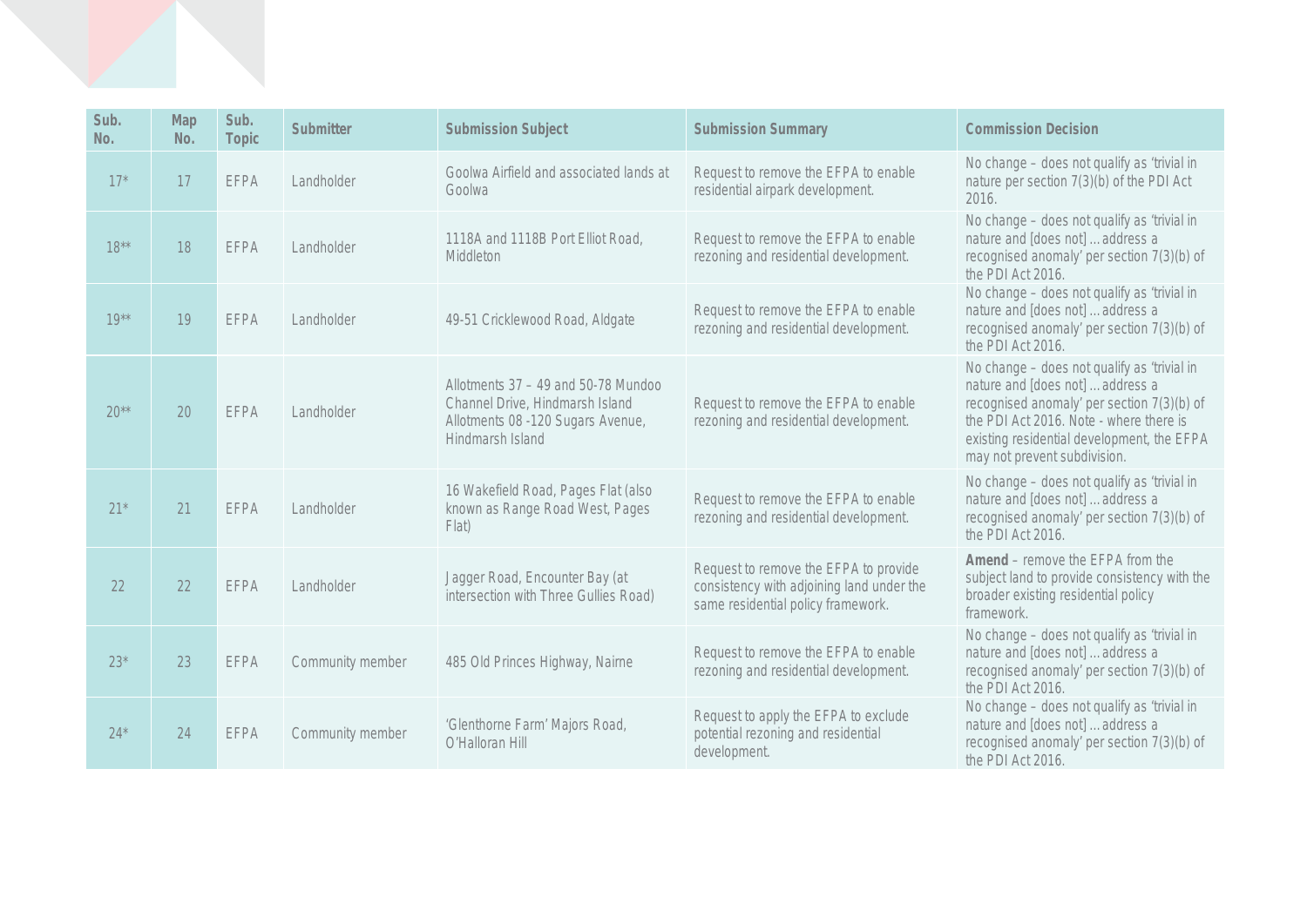| Sub.<br>No. | Map<br>No. | Sub.<br><b>Topic</b> | Submitter                                                            | <b>Submission Subject</b>                                                                                                                         | <b>Submission Summary</b>                                                                     | <b>Commission Decision</b>                                                                                                                                                                                                                                         |
|-------------|------------|----------------------|----------------------------------------------------------------------|---------------------------------------------------------------------------------------------------------------------------------------------------|-----------------------------------------------------------------------------------------------|--------------------------------------------------------------------------------------------------------------------------------------------------------------------------------------------------------------------------------------------------------------------|
| $25*$       | 25         | EFPA                 | Community member                                                     | Land at Buchfelde                                                                                                                                 | Request to remove the EFPA to enable<br>rezoning and residential / commercial<br>development. | No change - does not qualify as 'trivial in<br>nature and [does not] address a<br>recognised anomaly' per section 7(3)(b) of<br>the PDI Act 2016.                                                                                                                  |
| 26          | 26         | <b>EFPA</b>          | Landholder                                                           | 157 Barton Road, Hindmarsh Island                                                                                                                 | Request to remove the EFPA to enable<br>rezoning and residential development.                 | No change - does not qualify as 'trivial in<br>nature and [does not] address a<br>recognised anomaly' per section 7(3)(b) of<br>the PDI Act 2016.                                                                                                                  |
| $27*$       | 27         | EFPA                 | Landholder                                                           | 'Parilla', 17 Arkaba Road, Aldgate                                                                                                                | Request to apply the EFPA to exclude<br>potential residential development.                    | No change - does not qualify as 'trivial in<br>nature and [does not] address a<br>recognised anomaly' per section 7(3)(b) of<br>the PDI Act 2016.                                                                                                                  |
| $28*$       | 28         | EFPA                 | Landholder                                                           | 4 Ocean Road, Chiton 1, 3 and 5 Fringe-<br>Lily Place Chiton                                                                                      | Request to remove the EFPA to enable<br>rezoning.                                             | No change - retention of existing EFPA will<br>not interfere with existing Community<br>Facilities policy framework. Request does<br>not qualify as 'trivial in nature and [does not]<br>address a recognised anomaly' per<br>section 7(3)(b) of the PDI Act 2016. |
| 29          | 29         | EFPA                 | Landholder                                                           | Two Wells - allotments bound by Temby<br>Road, Seacomb Road, Sharpe Road<br>and Mallala Road / the Adelaide-Port<br>Augusta railway corridor.     | Request to remove the EFPA to enable<br>rezoning and residential development.                 | No change - does not qualify as 'trivial in<br>nature and [does not] address a<br>recognised anomaly' per section 7(3)(b) of<br>the PDI Act 2016.                                                                                                                  |
| $30*$       | 30         | EFPA                 | Attorney-General's<br>Department - Planning<br>and Land Use Services | Land at Murray Bridge - Mobilong Prison<br>and surrounding areas in the<br>Infrastructure Zone and southern portion<br>of the Deferred Urban Zone | Request to remove the EFPA to enable<br>rezoning and / or residential development.            | No change - does not qualify as 'trivial in<br>nature and [does not] address a<br>recognised anomaly' per section 7(3)(b) of<br>the PDI Act 2016.                                                                                                                  |
| $31*$       | 31         | EFPA                 | Community member                                                     | 75 Cave Avenue, Bridgewater                                                                                                                       | Request to remove the EFPA to enable<br>rezoning and residential development.                 | No change - does not qualify as 'trivial in<br>nature and [does not] address a<br>recognised anomaly' per section 7(3)(b) of<br>the PDI Act 2016.                                                                                                                  |
| $32**$      | 32         | FFPA                 | Landholder                                                           | Old Bull Creek Road, Strathalbyn                                                                                                                  | Request to remove the EFPA to enable<br>rezoning and residential development.                 | No change - does not qualify as 'trivial in<br>nature and [does not] address a<br>recognised anomaly' per section 7(3)(b) of<br>the PDI Act 2016.                                                                                                                  |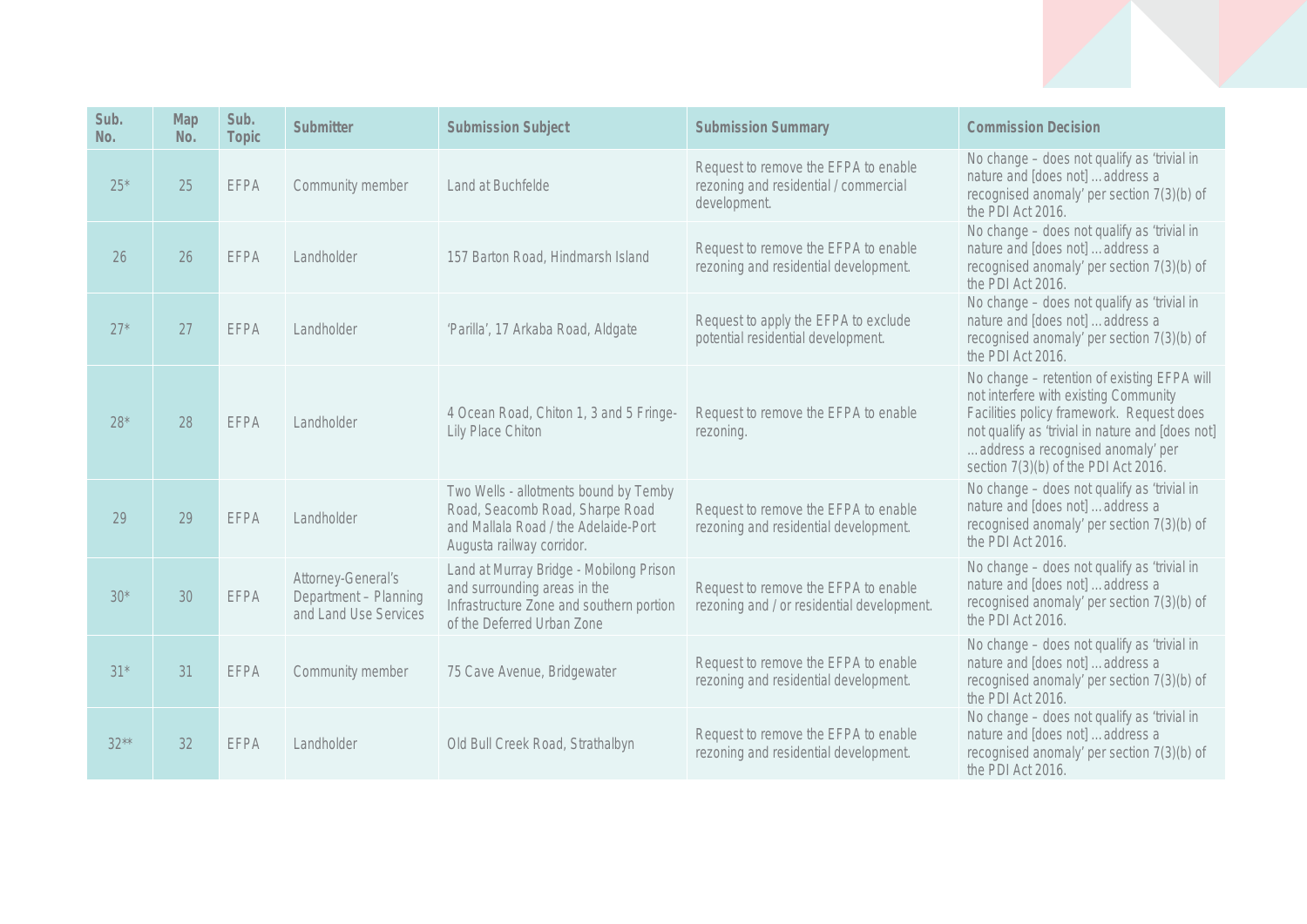| Sub.<br>No.   | Map<br>No. | Sub.<br><b>Topic</b> | Submitter                               | <b>Submission Subject</b>                                                                      | <b>Submission Summary</b>                                                                                                      | <b>Commission Decision</b>                                                                                                                                                                                                                            |
|---------------|------------|----------------------|-----------------------------------------|------------------------------------------------------------------------------------------------|--------------------------------------------------------------------------------------------------------------------------------|-------------------------------------------------------------------------------------------------------------------------------------------------------------------------------------------------------------------------------------------------------|
| 33            | n/a        | EFPA                 | Community member                        | General comments                                                                               | Seeks clarification regarding role and<br>impacts of the EFPA.                                                                 | No change - further information provided to<br>submitter to better understand role and<br>impacts of EFPA.                                                                                                                                            |
| 34            | 34         | <b>EFPA</b>          | Landholder                              | Land bounded by Nilpena Road<br>Mannum Road, Doyle Road and Toora<br>Road at Northern Heights. | Request to remove the EFPA to enable<br>rezoning and residential development.                                                  | No change - does not qualify as 'trivial in<br>nature and [does not] address a<br>recognised anomaly' per section 7(3)(b) of<br>the PDI Act 2016.                                                                                                     |
| 35            | n/a        | EFPA                 | Fraser Ellis, MP<br>Member for Narungga | <b>General comments</b>                                                                        | Proposal that the EFPA be expanded to all<br>regional areas to protect all valuable food<br>producing and environmental areas. | No change - further information provided to<br>submitter to better understand role and<br>impacts of EFPA.                                                                                                                                            |
| $\sim$ $\sim$ | n/a        |                      | This line is intentionally blank^       |                                                                                                |                                                                                                                                |                                                                                                                                                                                                                                                       |
| 37            | 37         | EFPA                 | Landholder                              | 1387 Angle Vale Road, Virginia                                                                 | Request to remove EFPA to enable<br>subdivision.                                                                               | No change - does not qualify as 'trivial in<br>nature and [does not] address a<br>recognised anomaly' per section 7(3)(b) of<br>the PDI Act 2016.                                                                                                     |
| 38            | 38         | EFPA                 | Landholder                              | Queen Louisa Drive / Long Flat Road,<br>Long Flat                                              | Request to remove EFPA to enable<br>residential development.                                                                   | No change - does not qualify as 'trivial in<br>nature and [does not] address a<br>recognised anomaly' per section 7(3)(b) of<br>the PDI Act 2016.                                                                                                     |
| 39            | n/a        | EFPA                 | Crop Science Society of<br><b>SA</b>    | General comments                                                                               | Requests that the EFPA be strengthened to<br>protect food production areas.                                                    | No change - does not qualify as 'trivial in<br>nature and [does not] address a<br>recognised anomaly' per section 7(3)(b) of<br>the PDI Act 2016.                                                                                                     |
| $40**$        | 40         | EFPA                 | Landholder                              | 479 Dean Jaensch Road, Toora                                                                   | Request to remove EFPA to enable<br>residential development.                                                                   | No change - does not qualify as 'trivial in<br>nature and [does not] address a<br>recognised anomaly' per section 7(3)(b) of<br>the PDI Act 2016. Note - where there is<br>existing residential development, the EFPA<br>may not prevent subdivision. |
| 41            | 41         | EFPA                 | Community member                        | 264 Boundary Road, Fischer 236<br>Boundary Road, Fischer 21 Bache<br>Road, Fischer             | Request to remove EFPA to enable<br>residential development.                                                                   | No change - does not qualify as 'trivial in<br>nature and [does not] address a<br>recognised anomaly' per section 7(3)(b) of<br>the PDI Act 2016.                                                                                                     |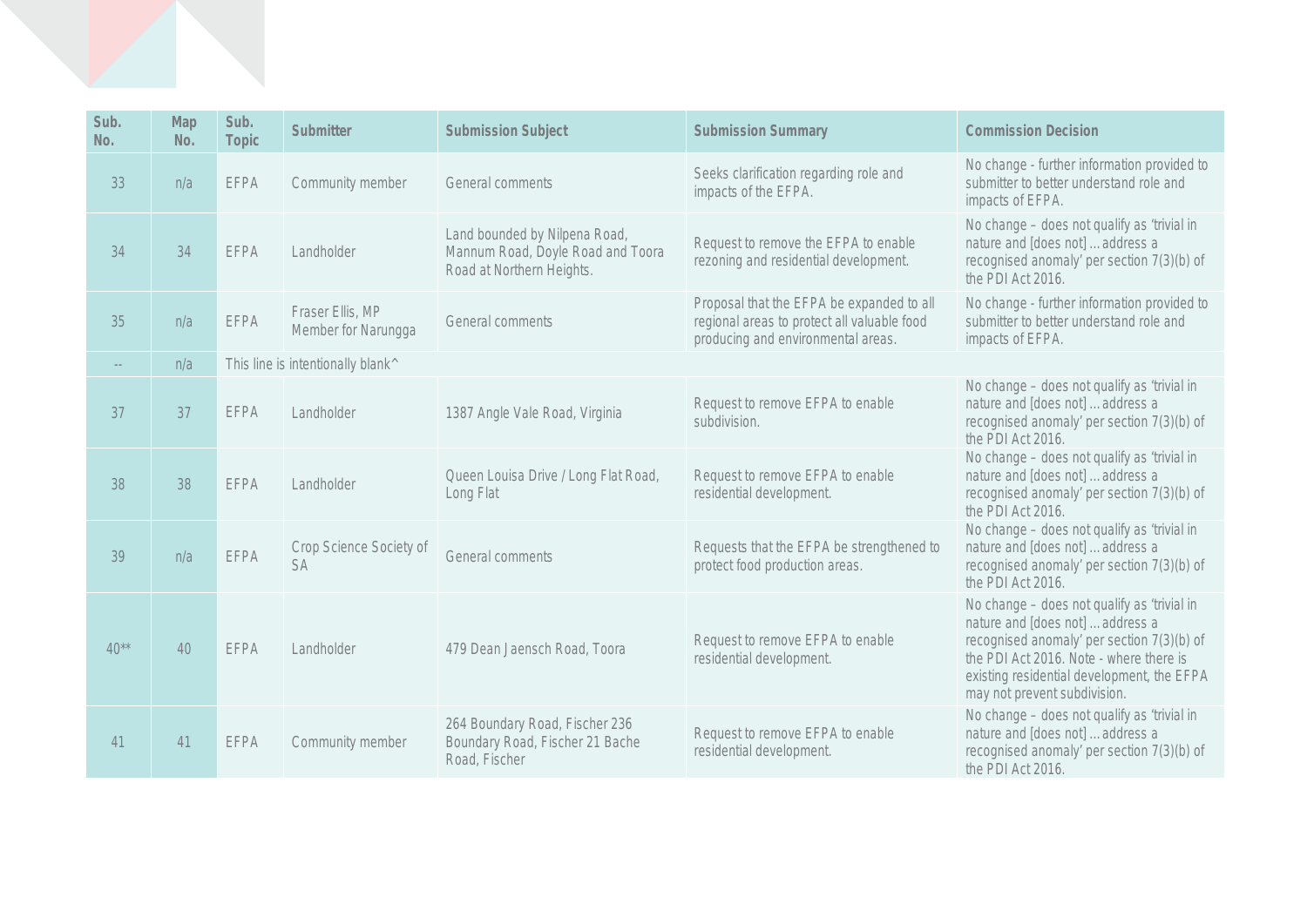| Sub.<br>No. | Map<br>No. | Sub.<br><b>Topic</b> | Submitter             | <b>Submission Subject</b>                                                              | <b>Submission Summary</b>                                                                                                                                                          | <b>Commission Decision</b>                                                                                                                                                                                                                                                                                                                                          |
|-------------|------------|----------------------|-----------------------|----------------------------------------------------------------------------------------|------------------------------------------------------------------------------------------------------------------------------------------------------------------------------------|---------------------------------------------------------------------------------------------------------------------------------------------------------------------------------------------------------------------------------------------------------------------------------------------------------------------------------------------------------------------|
| 42          | 42         | EFPA                 | Landholder            | 3 Wittwer Court, Hahndorf                                                              | Request to remove the EFPA to enable<br>rezoning and residential development.                                                                                                      | No change - does not qualify as 'trivial in<br>nature and [does not] address a<br>recognised anomaly' per section 7(3)(b) of<br>the PDI Act 2016.                                                                                                                                                                                                                   |
| $43A^{**}$  | 43A        | EFPA                 |                       | 43 Wallman Street, Yankalilla                                                          | Request to remove the EFPA to enable<br>rezoning and residential development.                                                                                                      | No change - does not qualify as 'trivial in<br>nature and [does not] address a<br>recognised anomaly' per section 7(3)(b) of<br>the PDI Act 2016.                                                                                                                                                                                                                   |
| 43B**       | 43B        | EFPA                 | City of Victor Harbor | 'Manor Farm', 11 Mary Street, Yankalilla                                               | Request to remove the EFPA to enable<br>rezoning and residential / commercial<br>development.                                                                                      | No change - does not qualify as 'trivial in<br>nature and [does not] address a<br>recognised anomaly' per section 7(3)(b) of<br>the PDI Act 2016.                                                                                                                                                                                                                   |
| 44A         | 44A        | EFPA                 |                       | General comments                                                                       | Seeks consideration of Council strategic<br>directions and improved regional growth<br>characteristics. Queries the scope of the<br>Land Supply Report underpinning the<br>Review. | Matters of strategic alignment and strategic<br>planning are considered outside of the<br>scope of this review, however, may be<br>considered in future reviews at the<br>discretion of the Commission. The Land<br>Supply Report was undertaken in<br>accordance with the requirements of the<br>PDI Act 2016 and the findings are<br>supported by the Commission. |
| 44B         | 44B        | EFPA                 |                       | 1-10/124 Franklin Parade, Encounter<br>Bay                                             | Request to remove EFPA to be consistent<br>with existing development / land uses.                                                                                                  | Amend - remove the EFPA from the<br>subject land to reflect its (fully developed)<br>tourism land uses.                                                                                                                                                                                                                                                             |
| 44C         | 44C        | EFPA                 |                       | Jagger Road, Encounter Bay (at<br>intersection with Three Gullies Road)                | Request to remove the EFPA for consistency<br>with adjoining residential zoned land.                                                                                               | Amend - remove the EFPA from the<br>subject land to provide consistency with the<br>broader existing residential policy<br>framework.                                                                                                                                                                                                                               |
| 44D         | 44D        | EFPA                 |                       | 384 Greenhills Road, Hindmarsh Valley<br>21 and 29 Panorama Drive, Hindmarsh<br>Valley | Request to amend the EFPA to be consistent<br>with property boundary.                                                                                                              | Amend - amend the EFPA boundary to<br>follow cadastre boundary and provide policy<br>certainty.                                                                                                                                                                                                                                                                     |
| 44E         | 44E        | EFPA                 |                       | Lot 1 Granite Island Road, Victor Harbor                                               | Request to amend the EFPA.                                                                                                                                                         | No change - does not qualify as 'trivial in<br>nature and [does not] address a<br>recognised anomaly' per section 7(3)(b) of<br>the PDI Act 2016.                                                                                                                                                                                                                   |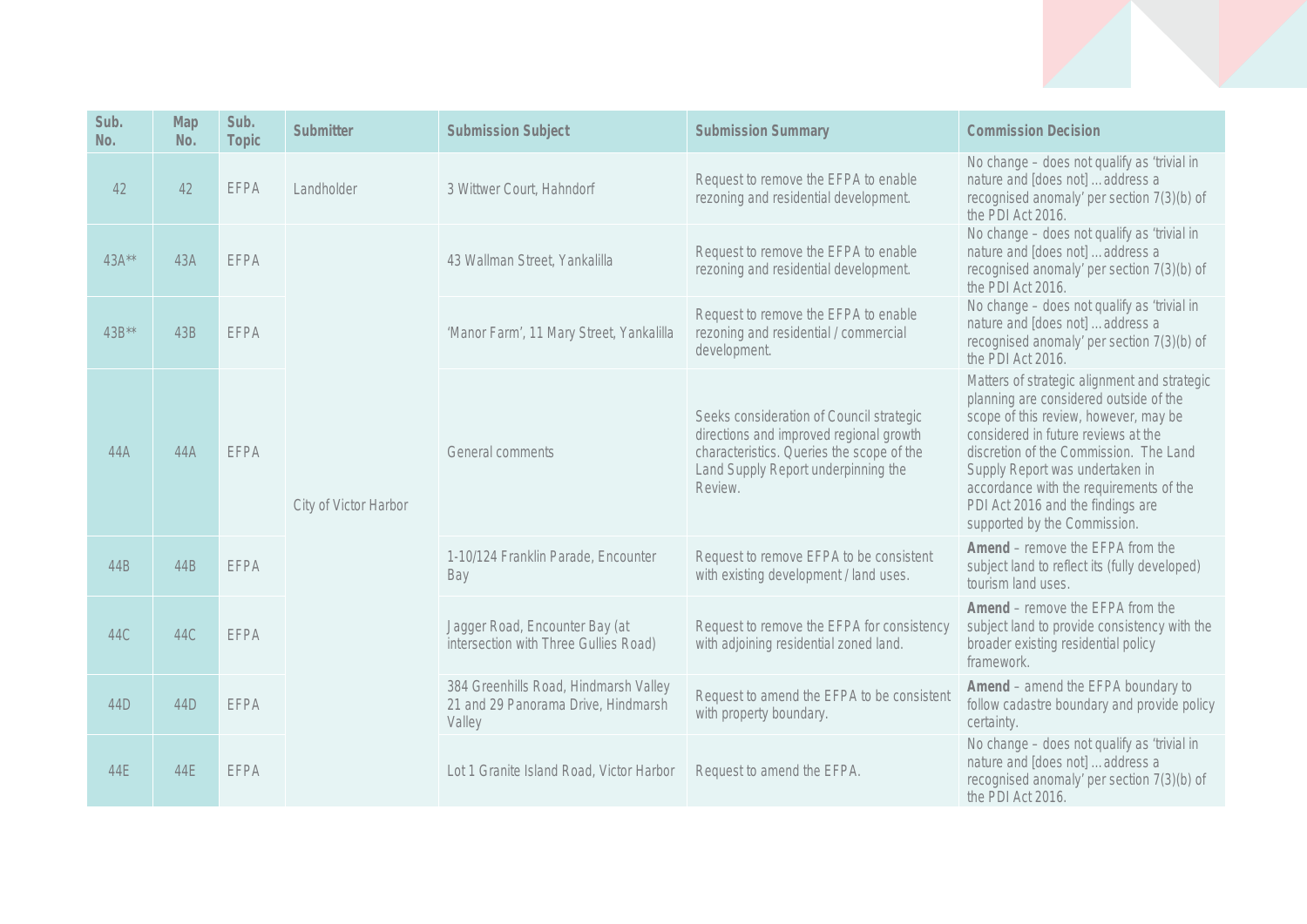| Sub.<br>No. | Map<br>No. | Sub.<br><b>Topic</b> | Submitter                                    | <b>Submission Subject</b>                                                                                                                   | <b>Submission Summary</b>                                                                                                                                                                                                                                                    | <b>Commission Decision</b>                                                                                                                               |
|-------------|------------|----------------------|----------------------------------------------|---------------------------------------------------------------------------------------------------------------------------------------------|------------------------------------------------------------------------------------------------------------------------------------------------------------------------------------------------------------------------------------------------------------------------------|----------------------------------------------------------------------------------------------------------------------------------------------------------|
| 44F         | 44F        | EFPA                 |                                              | Lot 40 Waterport Road, Hindmarsh<br>Valley 15 Lincoln Park Drive, Hindmarsh<br>Valley 13 Lincoln Road, Hindmarsh<br>Valley Hindmarsh Valley | Request to amend the EFPA boundary to<br>enable rezoning and subdivision for<br>employment purposes.                                                                                                                                                                         | No change - does not qualify as 'trivial in<br>nature and [does not] address a<br>recognised anomaly' per section 7(3)(b) of<br>the PDI Act 2016.        |
| 45          | 45         | EFPA                 | Landholder                                   | 115 Pullen Road, Hindmarsh Island                                                                                                           | Notes support for the retention of the existing<br>EFPA boundaries as it applies to Hindmarsh<br>Island.                                                                                                                                                                     | Noted and is addressed via the outcomes of<br>the Review.                                                                                                |
| 46          | n/a        | EFPA                 | <b>Local Government</b><br>Association of SA | General comments                                                                                                                            | Notes recent changes in population /<br>residential development that are not reflected<br>in the Land Supply Report that underpins the<br>EFPA Review. Also notes that the Land<br>Supply Report does not reflect local<br>population / residential development<br>patterns. | The Land Supply Report was undertaken in<br>accordance with the requirements of the<br>PDI Act 2016 and the findings are<br>supported by the Commission. |
| 47          | n/a        | EFPA                 | Horse SA                                     | General comments                                                                                                                            | Seeks improved alignment between the<br>EFPA framework and rural living policy<br>frameworks.                                                                                                                                                                                | No change - does not qualify as 'trivial in<br>nature and [does not] address a<br>recognised anomaly' per section 7(3)(b) of<br>the PDI Act 2016.        |
| $48***$     | n/a        | EFPA                 | Landholder                                   | General comments                                                                                                                            | Requests a detailed review of the Hills Face<br>Zone and associated anomalies.                                                                                                                                                                                               | A review of the Hills Face Zone is outside of<br>the scope of this EFPA Review.                                                                          |
| 49          | 49         | EFPA                 | Landholder                                   | 1121 Horrocks Highway, Templers                                                                                                             | Request to remove the EFPA to enable<br>residential development.                                                                                                                                                                                                             | No change - does not qualify as 'trivial in<br>nature and [does not] address a<br>recognised anomaly' per section 7(3)(b) of<br>the PDI Act 2016.        |
| $50**$      | 50         | EFPA                 | Landholder                                   | Lots 21 and 43 Bache Road, Fischer                                                                                                          | Request to remove the EFPA to enable<br>residential development.                                                                                                                                                                                                             | No change - does not qualify as 'trivial in<br>nature and [does not] address a<br>recognised anomaly' per section 7(3)(b) of<br>the PDI Act 2016.        |
| $51***$     | 51         | EFPA                 | Landholder                                   | 68 Mayes Road, Virginia                                                                                                                     | Request to remove the EFPA to enable<br>residential development.                                                                                                                                                                                                             | No change - does not qualify as 'trivial in<br>nature and [does not] address a<br>recognised anomaly' per section 7(3)(b) of<br>the PDI Act 2016.        |
| $52**$      | 52         | EFPA                 | Landholder                                   | 99 Boettcher Road, Middleton                                                                                                                | Request to remove the EFPA to enable<br>rezoning and development.                                                                                                                                                                                                            | No change - does not qualify as 'trivial in<br>nature and [does not] address a                                                                           |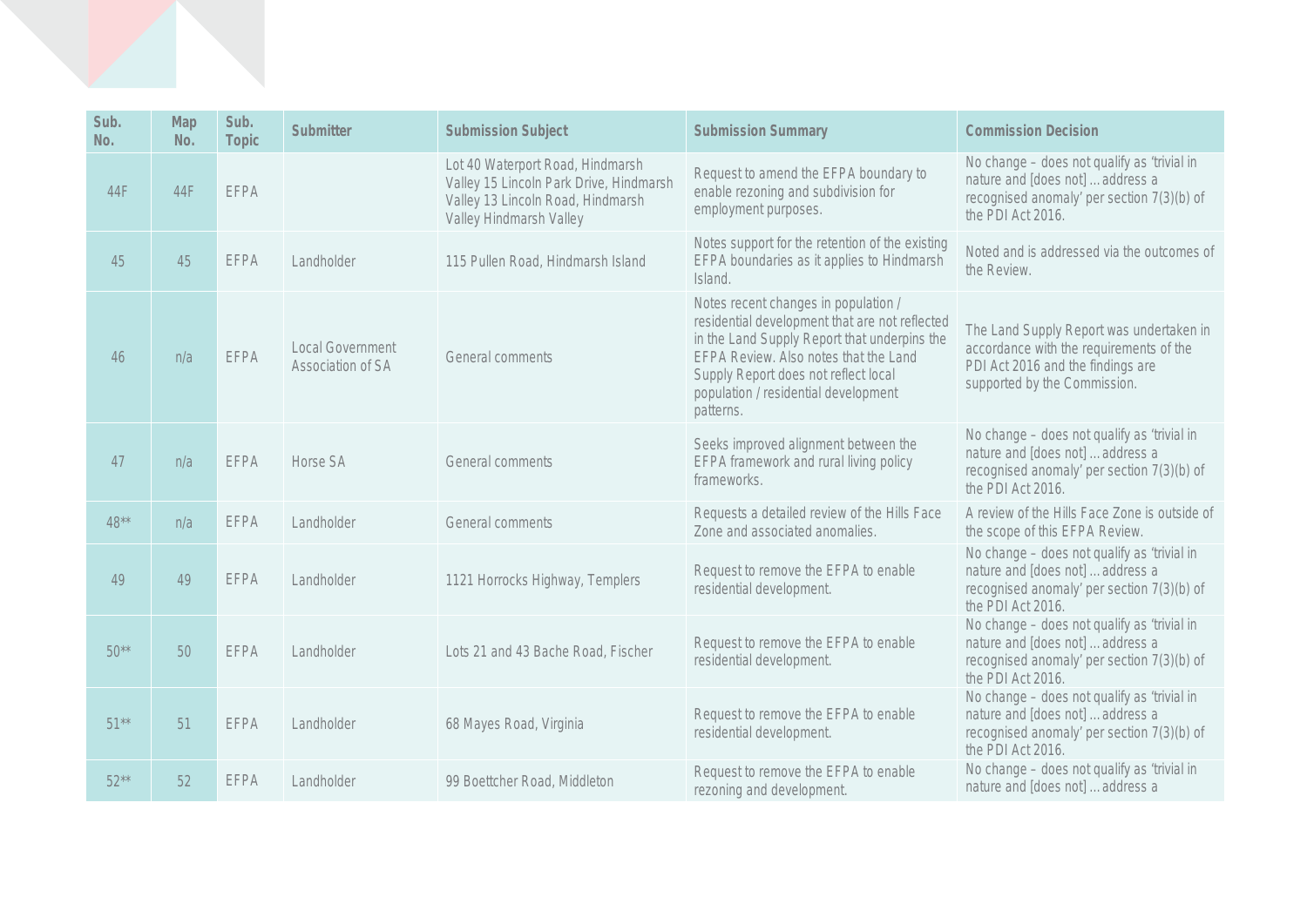| Sub.<br>No. | Map<br>No. | Sub.<br><b>Topic</b> | Submitter               | <b>Submission Subject</b>                                                                                                                                                                                                                                                                                                                                                         | <b>Submission Summary</b>                                                                     | <b>Commission Decision</b>                                                                                                                        |
|-------------|------------|----------------------|-------------------------|-----------------------------------------------------------------------------------------------------------------------------------------------------------------------------------------------------------------------------------------------------------------------------------------------------------------------------------------------------------------------------------|-----------------------------------------------------------------------------------------------|---------------------------------------------------------------------------------------------------------------------------------------------------|
|             |            |                      |                         |                                                                                                                                                                                                                                                                                                                                                                                   |                                                                                               | recognised anomaly' per section 7(3)(b) of<br>the PDI Act 2016.                                                                                   |
| 53          | n/a        | EFPA                 | City of Tea Tree Gully  | General comments                                                                                                                                                                                                                                                                                                                                                                  | Notes that there are no EFPA anomalies in<br>the Council area.                                | Noted.                                                                                                                                            |
| 54A         | n/a        | EFPA                 |                         | General comments                                                                                                                                                                                                                                                                                                                                                                  | Notes that the EFPA generally aligns with<br>Council's strategic directions.                  | Noted.                                                                                                                                            |
| 54B         | n/a        | EFPA                 | Adelaide Plains Council | General comments                                                                                                                                                                                                                                                                                                                                                                  | Seeks improved alignment between the<br>EFPA framework and rural living policy<br>frameworks. | No change – does not qualify as 'trivial in<br>nature and [does not] address a<br>recognised anomaly' per section 7(3)(b) of<br>the PDI Act 2016. |
| 54C         | 54C        | EFPA                 |                         | Land in the vicinity of Port Wakefield<br>Road at Two Wells                                                                                                                                                                                                                                                                                                                       | Requests removal of the EFPA over land<br>zoned for employment purposes.                      | No change - does not qualify as 'trivial in<br>nature and [does not] address a<br>recognised anomaly' per section 7(3)(b) of<br>the PDI Act 2016. |
| 55          | 55         | EFPA                 | Landholder              | 1387 Angle Vale Road, Virginia                                                                                                                                                                                                                                                                                                                                                    | Request to remove the EFPA to enable<br>subdivision.                                          | No change - does not qualify as 'trivial in<br>nature and [does not] address a<br>recognised anomaly' per section 7(3)(b) of<br>the PDI Act 2016. |
| $56***$     | 56         | EFPA                 | Landholder              | 7 Miami Boulevard, Middleton                                                                                                                                                                                                                                                                                                                                                      | Request to remove the EFPA to enable<br>rezoning and residential development.                 | No change - does not qualify as 'trivial in<br>nature and [does not] address a<br>recognised anomaly' per section 7(3)(b) of<br>the PDI Act 2016. |
| 57          | 57         | EFPA                 | Landholder              | 86 and 99 Boettcher Road, Middleton<br>7 Miami Boulevard, Middleton<br>1118A and 1118B Port Elliot Road,<br>Middleton<br>1226 Port Elliot Road, Middleton<br>1272 Port Elliot Road, Middleton<br>66A Newell Avenue, Middleton<br>Land on Andrew Avenue, Middleton<br>Land on Golf View Road, Goolwa Beach<br>Land on Keightley Road, Goolwa Beach<br>Land on Boult Street, Goolwa | Request to remove the EFPA to enable<br>rezoning and residential development.                 | No change - does not qualify as 'trivial in<br>nature and [does not] address a<br>recognised anomaly' per section 7(3)(b) of<br>the PDI Act 2016. |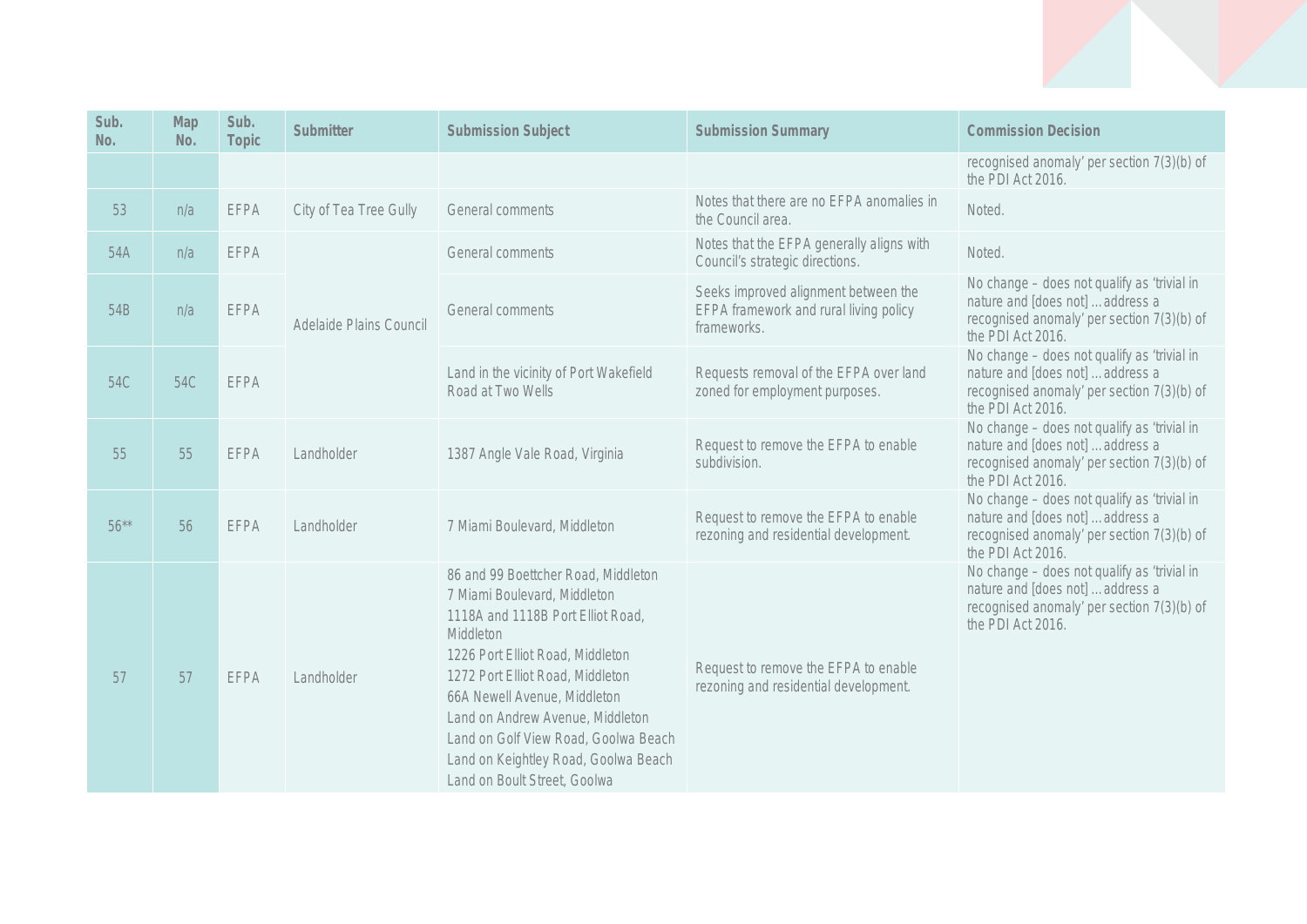| Sub.<br>No. | Map<br>No. | Sub.<br><b>Topic</b> | Submitter                                         | <b>Submission Subject</b>                                                                                                                                                                                                                                                                                                                             | <b>Submission Summary</b>                                                                                                                                     | <b>Commission Decision</b>                                                                                                                               |
|-------------|------------|----------------------|---------------------------------------------------|-------------------------------------------------------------------------------------------------------------------------------------------------------------------------------------------------------------------------------------------------------------------------------------------------------------------------------------------------------|---------------------------------------------------------------------------------------------------------------------------------------------------------------|----------------------------------------------------------------------------------------------------------------------------------------------------------|
| 58          | 58         | EFPA                 | Landholder                                        | 13 Willyaroo Road, Willyaroo                                                                                                                                                                                                                                                                                                                          | Request to remove the EFPA to enable<br>rezoning and residential development.                                                                                 | No change - does not qualify as 'trivial in<br>nature and [does not] address a<br>recognised anomaly' per section 7(3)(b) of<br>the PDI Act 2016.        |
| $59***$     | 59         | EFPA                 | Landholder                                        | 95 Sand Mine Road, Mount Compass                                                                                                                                                                                                                                                                                                                      | Request to remove the EFPA to enable<br>rezoning and residential development.                                                                                 | No change - does not qualify as 'trivial in<br>nature and [does not] address a<br>recognised anomaly' per section 7(3)(b) of<br>the PDI Act 2016.        |
| $60**$      | 60         | EFPA                 | Landholder                                        | 358 Mount Magnificent Road, Mount<br>Magnificent                                                                                                                                                                                                                                                                                                      | Request to remove the EFPA to enable<br>rezoning and residential development.                                                                                 | No change - does not qualify as 'trivial in<br>nature and [does not] address a<br>recognised anomaly' per section 7(3)(b) of<br>the PDI Act 2016.        |
| 61          | n/a        | EFPA                 | <b>District Council of</b><br><b>Mount Barker</b> | <b>General comments</b>                                                                                                                                                                                                                                                                                                                               | Notes recent changes in population /<br>residential development that are not reflected<br>in the Land Supply Report that underpins the<br><b>EFPA Review.</b> | The Land Supply Report was undertaken in<br>accordance with the requirements of the<br>PDI Act 2016 and the findings are<br>supported by the Commission. |
| $62***$     | 54C        | EFPA                 | Landholder                                        | 10 - 12 Waterport Road, Chiton<br>247 - 253 Waterport Road, Chiton<br>259 - 261 Waterport Road, Chiton<br>263 - 267 Waterport Road, Chiton<br>269 - 289 Waterport Road, Chiton<br>9 Mentone Road, Chiton<br>10 Mentone Road, Chiton<br>24 Mentone Road, Chiton<br>41 Mentone Road, Chiton<br>105 Brickyard Road, Chiton<br>860 Brickyard Road, Chiton | Request to amend rural living policy<br>framework in relation to land under the<br>EFPA.                                                                      | No change - does not qualify as 'trivial in<br>nature and [does not] address a<br>recognised anomaly' per section 7(3)(b) of<br>the PDI Act 2016.        |
| 63          | 63         | EFPA                 | Landholder                                        | 'Lincoln Park Farm' 15 Lincoln Park<br>Drive, Hindmarsh Valley                                                                                                                                                                                                                                                                                        | Request to amend the EFPA boundary to<br>enable rezoning and subdivision for<br>employment purposes.                                                          | No change - does not qualify as 'trivial in<br>nature and [does not] address a<br>recognised anomaly' per section 7(3)(b) of<br>the PDI Act 2016.        |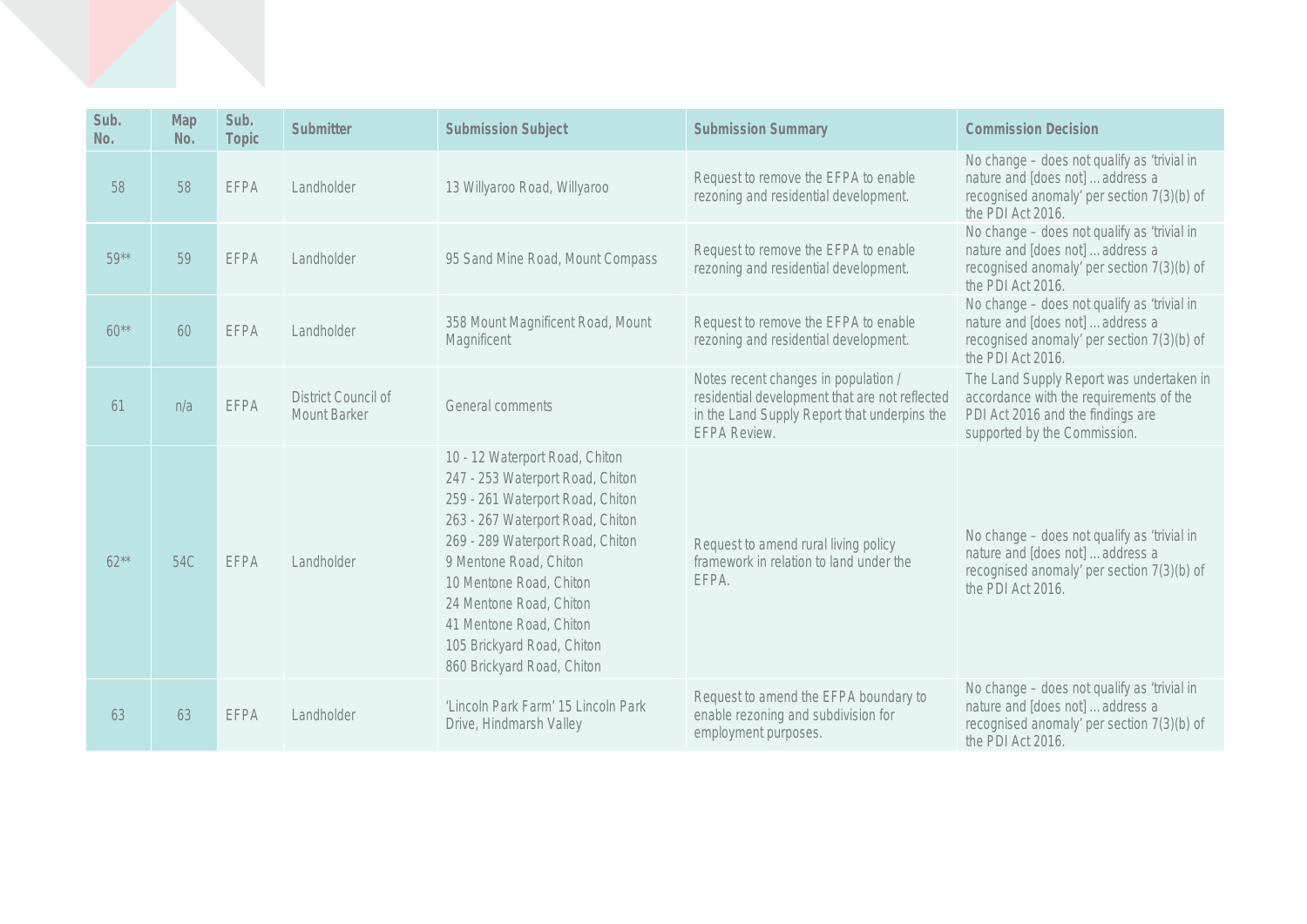| Sub.<br>No. | Map<br>No. | Sub.<br><b>Topic</b> | Submitter              | <b>Submission Subject</b>                                                                                                                                         | <b>Submission Summary</b>                                                                                                                                | <b>Commission Decision</b>                                                                                                                                                                                                                               |
|-------------|------------|----------------------|------------------------|-------------------------------------------------------------------------------------------------------------------------------------------------------------------|----------------------------------------------------------------------------------------------------------------------------------------------------------|----------------------------------------------------------------------------------------------------------------------------------------------------------------------------------------------------------------------------------------------------------|
| $64***$     | 64         | EFPA                 | Landholder             | Shack 60, Mundoo Channel Drive,<br>Hindmarsh Island                                                                                                               | Request to remove the EFPA to enable<br>residential subdivision.                                                                                         | No change - where there is existing<br>residential development, the EFPA does not<br>prevent subdivision.                                                                                                                                                |
| 65          | 65         | EFPA                 | Landholder             | Lot 487/196 Hayman Road, Lewiston                                                                                                                                 | Request to remove the EFPA to enable<br>rezoning and residential development.                                                                            | Not considered trivial and anomalous.                                                                                                                                                                                                                    |
| $66***$     | 66         | EFPA                 | Landholder             | Lot 2 Riverside Drive, Second Valley                                                                                                                              | Request to amend the EFPA boundary to<br>enable boundary amendment.                                                                                      | No change - where there is existing<br>residential development, the EFPA does not<br>prevent subdivision.                                                                                                                                                |
| $67**$      | 67         | EFPA                 | Landholder             | 1066 Greenhill Road, Summertown                                                                                                                                   | Request to amend the EFPA boundary to<br>enable residential subdivision.                                                                                 | No change - does not qualify as 'trivial in<br>nature and [does not] address a<br>recognised anomaly' per section 7(3)(b) of<br>the PDI Act 2016.<br>Note - where there is existing residential<br>development, the EFPA may not prevent<br>subdivision. |
| 68          | 68         | EFPA&<br>CPD         | Landholder             | Land at Concordia / General comments                                                                                                                              | Notes recent changes in population /<br>residential development are not reflected in<br>the Land Supply Report that underpins the<br><b>EFPA Review.</b> | The Land Supply Report was undertaken in<br>accordance with the requirements of the<br>PDI Act 2016 and the findings are<br>supported by the Commission.                                                                                                 |
| 69A         | 69A        | CPD                  |                        | <b>Character Preservation District</b><br>Submission:<br>130-138 Moppa Road South, Nuriootpa<br>94 Moppa Road South, Nuriootpa<br>104 Moppa Road South, Nuriootpa | Submissions seeks amendment to land<br>under the Barossa Character Protection<br>District.                                                               | Out of scope of the Review.                                                                                                                                                                                                                              |
| 69B         | 69B        | <b>EFPA</b>          | Light Regional Council | Land at Buchfelde (all land west of the<br>Gawler Bypass)                                                                                                         | Request to remove the EFPA to enable<br>rezoning and residential / commercial<br>development.                                                            | No change - does not qualify as 'trivial in<br>nature and [does not] address a<br>recognised anomaly' per section 7(3)(b) of<br>the PDI Act 2016.                                                                                                        |
| 69C         | 69C        | <b>EFPA</b>          |                        | Land at Sturt Highway, Scott Road,<br>Kemp Road, Kingsford                                                                                                        | Request to remove the EFPA to enable<br>rezoning and residential development.                                                                            | No change - does not qualify as 'trivial in<br>nature and [does not] address a<br>recognised anomaly' per section 7(3)(b) of<br>the PDI Act 2016.                                                                                                        |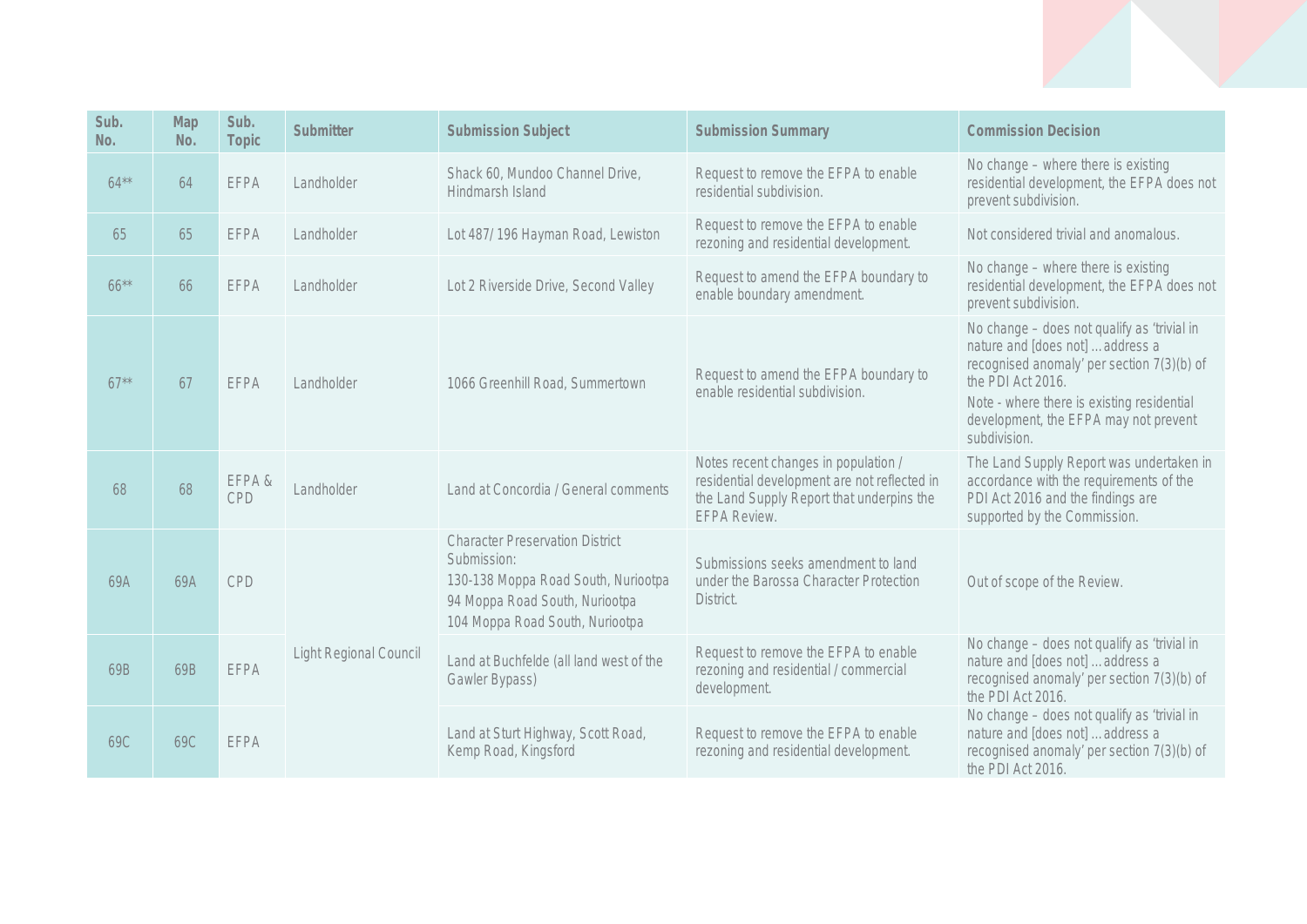| Sub.<br>No. | <b>Map</b><br>No. | Sub.<br><b>Topic</b> | Submitter                      | <b>Submission Subject</b>                                                                                   | <b>Submission Summary</b>                                                                                                                                                                                                                                                                       | <b>Commission Decision</b>                                                                                                                                                                                                                                                                                                                     |
|-------------|-------------------|----------------------|--------------------------------|-------------------------------------------------------------------------------------------------------------|-------------------------------------------------------------------------------------------------------------------------------------------------------------------------------------------------------------------------------------------------------------------------------------------------|------------------------------------------------------------------------------------------------------------------------------------------------------------------------------------------------------------------------------------------------------------------------------------------------------------------------------------------------|
| 69D         | 69D               | EFPA                 |                                | Settlements of Templers and Daveyston                                                                       | Request for review of rural settlements under<br>the EFPA to enable rezoning and residential<br>development.                                                                                                                                                                                    | No change - does not qualify as 'trivial in<br>nature and [does not] address a<br>recognised anomaly per section 7(3)(b) of<br>the PDI Act 2016.                                                                                                                                                                                               |
| <b>70A</b>  | n/a               | EFPA                 | Adelaide Hills Council         | General comments                                                                                            | Seeks ability for minor EFPA boundary<br>amendments outside of 5-yearly review.<br>Requests exemption for support of particular<br>tourist accommodations under the EFPA.<br>Also notes that the Land Supply Report does<br>not reflect local population / residential<br>development patterns. | The request for amendments to the EFPA<br>policy framework does not qualify as 'trivial<br>in nature and address a recognised<br>anomaly' per section 7(3)(b) of the PDI Act<br>2016. The Land Supply Report was<br>undertaken in accordance with the<br>requirements of the PDI Act 2016 and the<br>findings are supported by the Commission. |
| <b>70B</b>  | <b>70B</b>        | EFPA                 |                                | 1 Beavis Court, Gumeracha                                                                                   | Request to remove the EFPA to enable<br>rezoning and residential / tourist<br>development.                                                                                                                                                                                                      | No change - does not qualify as 'trivial in<br>nature and [does not] address a<br>recognised anomaly' per section 7(3)(b) of<br>the PDI Act 2016.                                                                                                                                                                                              |
| <b>70C</b>  | <b>70C</b>        | EFPA                 |                                | 'Wairoa' and surrounding lands in the<br><b>Community Facilities Zone</b><br>142 Mount Barker Road, Aldgate | Request to remove the EFPA to enable<br>rezoning to a residential policy framework.                                                                                                                                                                                                             | No change - does not qualify as 'trivial in<br>nature and [does not] address a<br>recognised anomaly' per section 7(3)(b) of<br>the PDI Act 2016.                                                                                                                                                                                              |
| 71A         | 71A               | EFPA                 | Yankalilla District<br>Council | General comments                                                                                            | Notes recent changes in population /<br>residential development that are not reflected<br>in the Land Supply Report that underpins the<br><b>EFPA Review.</b><br>Also notes that the Land Supply Report does<br>not reflect local population / residential<br>development patterns.             | The Land Supply Report was undertaken in<br>accordance with the requirements of the<br>PDI Act 2016 and the findings are<br>supported by the Commission.                                                                                                                                                                                       |
| 71B         | 71B               | EFPA                 |                                | 956 Forktree Road, Carrickalinga                                                                            | Seeks clarification regarding application of<br>EFPA over part of land.                                                                                                                                                                                                                         | No change - existing EFPA boundary<br>confirmed as appropriate. Request does not<br>qualify as 'trivial in nature and [does<br>not]address a recognised anomaly' per<br>section 7(3)(b) of the PDI Act 2016.                                                                                                                                   |
| <b>71C</b>  | <b>71C</b>        | <b>EFPA</b>          |                                | Lot 516 Carrickalinga Road, Normanville                                                                     | Seeks clarification regarding application of<br>EFPA over part of land.                                                                                                                                                                                                                         | No change - existing EFPA boundary<br>confirmed as appropriate. Request does not<br>qualify as 'trivial in nature and [does                                                                                                                                                                                                                    |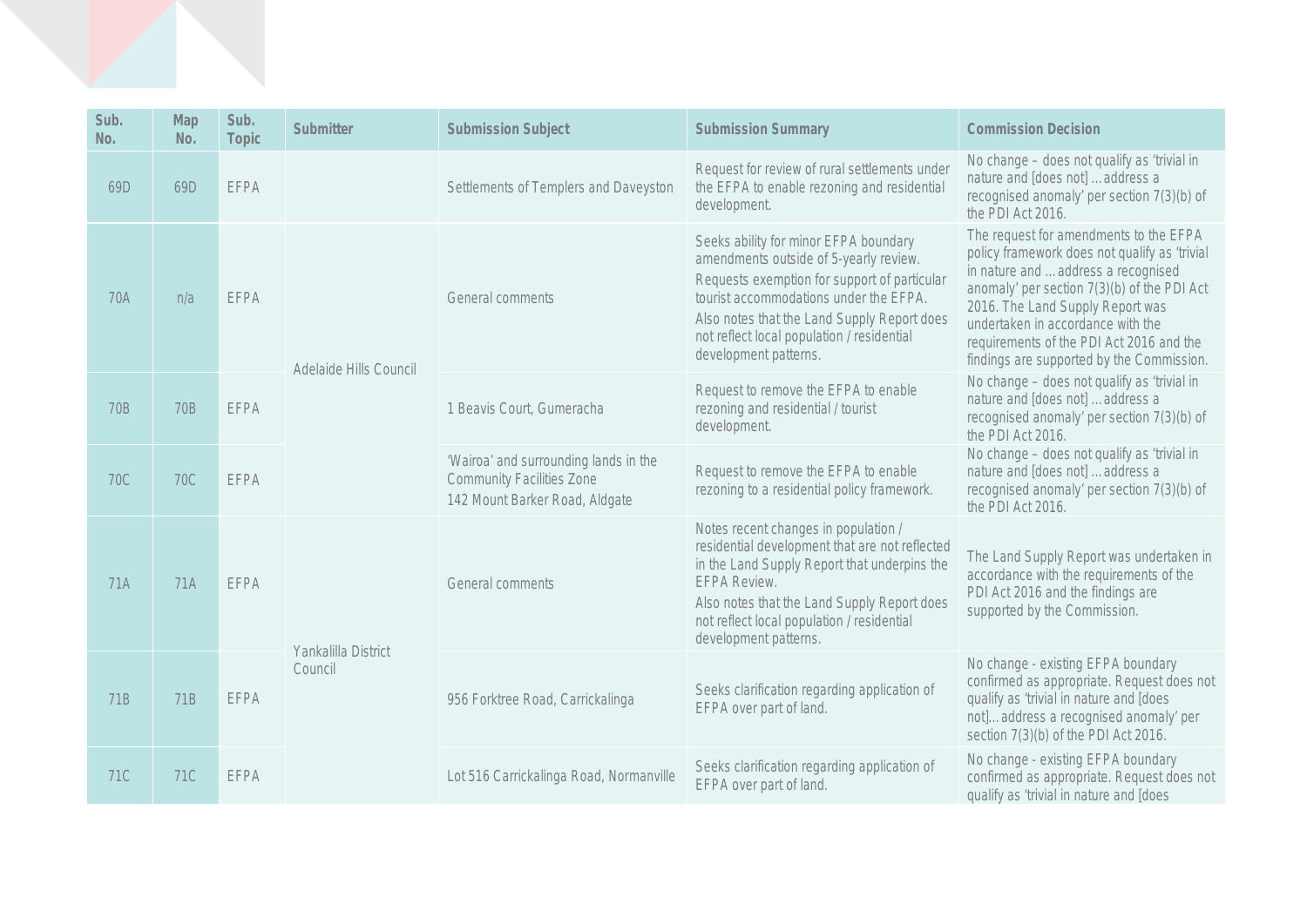| Sub.<br>No. | Map<br>No. | Sub.<br><b>Topic</b> | Submitter           | <b>Submission Subject</b>                                                                  | <b>Submission Summary</b>                                                                                              | <b>Commission Decision</b>                                                                                                                                                                                                                                       |
|-------------|------------|----------------------|---------------------|--------------------------------------------------------------------------------------------|------------------------------------------------------------------------------------------------------------------------|------------------------------------------------------------------------------------------------------------------------------------------------------------------------------------------------------------------------------------------------------------------|
|             |            |                      |                     |                                                                                            |                                                                                                                        | not]address a recognised anomaly' per<br>section 7(3)(b) of the PDI Act 2016.                                                                                                                                                                                    |
| 72A         | 72A        | <b>EFPA</b>          |                     | 4 Ocean Road, Chiton<br>1, 3 and 5 Fringe-Lily Place Chiton                                | Request to remove the EFPA to enable<br>rezoning.                                                                      | No change - does not qualify as 'trivial in<br>nature and [does not]address a<br>recognised anomaly' per section 7(3)(b) of<br>the PDI Act 2016. Noted that the EFPA will<br>not prevent non-residential development, in<br>line with existing policy framework. |
| 72B         | 72B        | <b>EFPA</b>          | Alexandrina Council | 8 Barker Road, Hindmarsh Island<br>435, 439, 455 and 465 Randell Road,<br>Hindmarsh Island | Request to remove the EFPA to be<br>consistent with adjoining rural living policy<br>framework.                        | No change - existing EFPA boundary<br>confirmed as appropriate. Request does not<br>qualify as 'trivial in nature and [does<br>not]address a recognised anomaly' per<br>section 7(3)(b) of the PDI Act 2016.                                                     |
| <b>72C</b>  | 72C        | EFPA                 |                     | 167 Langhorne Creek Road, Strathalbyn                                                      | Requests removal of EFPA for consistency<br>with recreational policy framework.                                        | No change - retention of existing EFPA will<br>not interfere with policy framework.<br>Request does not qualify as 'trivial in nature<br>and [does not]address a recognised<br>anomaly' per section 7(3)(b) of the PDI Act<br>2016.                              |
| 72D         | 72D        | EFPA                 | Alexandrina Council | Waterport Road, Brickyard Road and an<br>unnamed road, Chiton                              | Request to amend rural living policy<br>framework in relation to land under the<br>EFPA.                               | No change - does not qualify as 'trivial in<br>nature and [does not] address a<br>recognised anomaly' per section 7(3)(b) of<br>the PDI Act 2016.                                                                                                                |
| <b>72E</b>  | 72E        | EFPA                 |                     | 118A & 118B Port Elliot Road, Middleton                                                    | Request to remove the EFPA to enable<br>rezoning and residential development.                                          | No change - does not qualify as 'trivial in<br>nature and [does not] address a<br>recognised anomaly' per section 7(3)(b) of<br>the PDI Act 2016.                                                                                                                |
| 72F         | n/a        | <b>EFPA</b>          |                     | General comments                                                                           | Seeks review of the application of the EFPA<br>over rural living allotments and their<br>relevance in food production. | The request for amendments to the EFPA<br>policy framework as it applies to rural living<br>areas does not qualify as 'trivial in nature<br>and [does not]address a recognised<br>anomaly' per section 7(3)(b) of the PDI Act<br>2016.                           |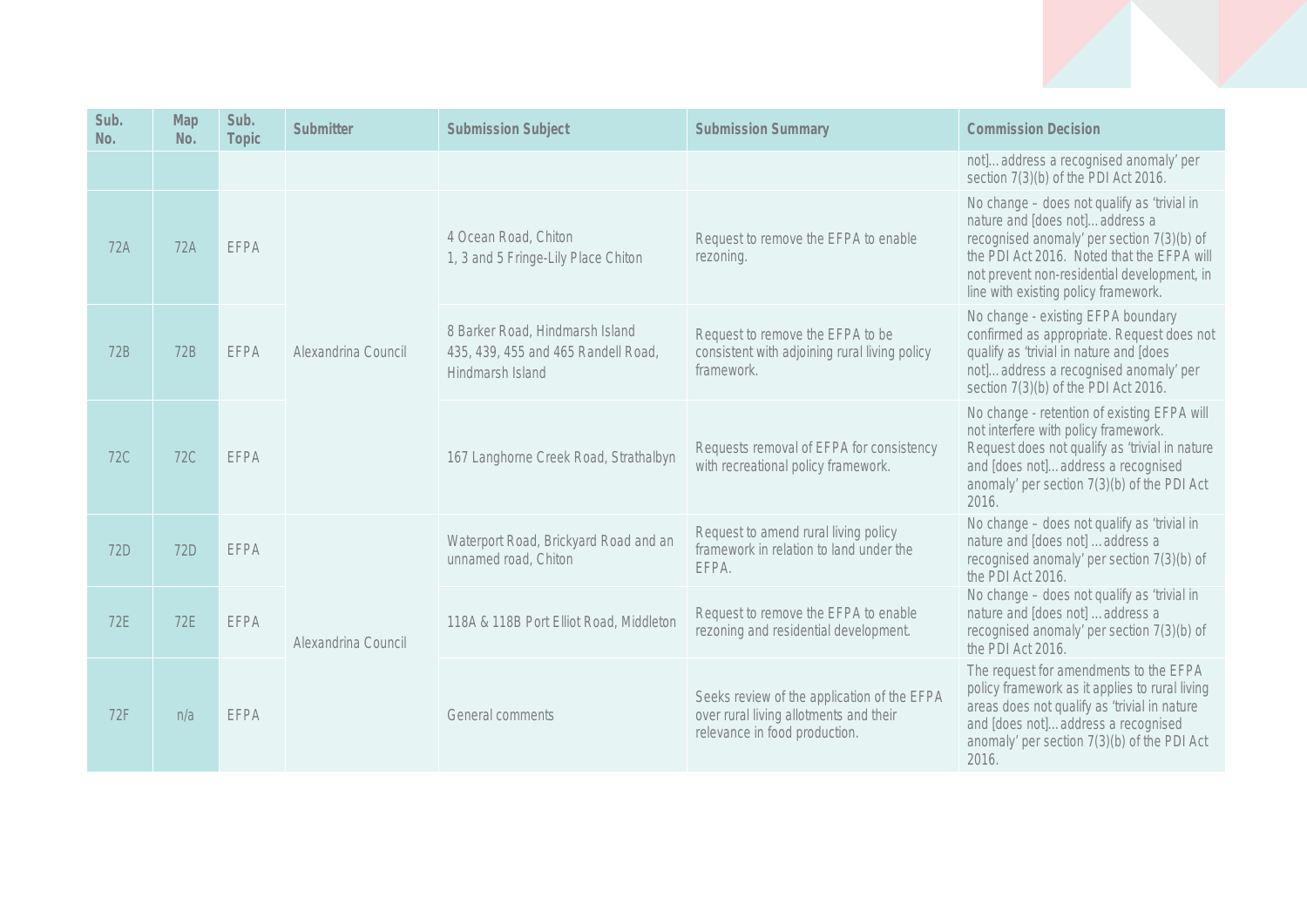| Sub.<br>No. | Map<br>No. | Sub.<br><b>Topic</b> | Submitter                                      | <b>Submission Subject</b>                                                                                                                                                                                                                                                                         | <b>Submission Summary</b>                                                                                                                                                                                 | <b>Commission Decision</b>                                                                                                                                                                                                         |
|-------------|------------|----------------------|------------------------------------------------|---------------------------------------------------------------------------------------------------------------------------------------------------------------------------------------------------------------------------------------------------------------------------------------------------|-----------------------------------------------------------------------------------------------------------------------------------------------------------------------------------------------------------|------------------------------------------------------------------------------------------------------------------------------------------------------------------------------------------------------------------------------------|
| $73***$     | 73         | EFPA                 | Landholder                                     | 51 Falkenburg Road, Golden Grove<br>33 Falkenburg Road, Golden Grove<br>3 Falkenburg Road, Golden Grove<br>195 One Tree Hill Road, Golden Grove<br>202 One Tree Hill Road, Golden Grove<br>192 One Tree Hill Road, Golden Grove<br>143 Crouch Road, Golden Grove<br>161 Crouch Road, Golden Grove | Request to remove the EFPA to enable<br>rezoning and residential development.                                                                                                                             | No change - does not qualify as 'trivial in<br>nature and [does not] address a<br>recognised anomaly' per section 7(3)(b) of<br>the PDI Act 2016. Amendments affecting<br>the Hills Face Zone require additional<br>consideration. |
| 74          | n/a        | EFPA                 | Housing Industry<br>Association (HIA)          | General comments                                                                                                                                                                                                                                                                                  | Notes opposition to urban growth boundaries<br>such as the EFPA and does not support the<br>findings of the Land Supply Report which<br>underpins the EFPA review.                                        | Noted.<br>The Land Supply Report was undertaken in<br>accordance with the requirements of the<br>PDI Act 2016 and the findings are<br>supported by the Commission.                                                                 |
| 75          | n/a        | EFPA                 | <b>Master Builders</b><br>Association SA (MBA) | General comments                                                                                                                                                                                                                                                                                  | Notes recent changes in population /<br>residential development that are not reflected<br>in the Land Supply Report that underpins the<br>EFPA Review and does not support the<br>findings of the Report. | The Land Supply Report was undertaken in<br>accordance with the requirements of the<br>PDI Act 2016 and the findings are<br>supported by the Commission.                                                                           |
| $76***$     | 76         | EFPA                 | Landholder                                     | Land at the intersection of Ocean Road,<br>Glenford Gully Road and Lines Road,<br>Middleton                                                                                                                                                                                                       | Request to remove the EFPA to enable<br>rezoning and residential development.                                                                                                                             | No change - does not qualify as 'trivial in<br>nature and [does not] address a<br>recognised anomaly' per section 7(3)(b) of<br>the PDI Act 2016.                                                                                  |
| 77          | 77         | EFPA                 | Landholder                                     | Lot 100 Gawler Road, Lewiston                                                                                                                                                                                                                                                                     | Request to remove the EFPA to enable<br>rezoning and residential development.                                                                                                                             | No change - does not qualify as 'trivial in<br>nature and [does not] address a<br>recognised anomaly' per section 7(3)(b) of<br>the PDI Act 2016.                                                                                  |
| $78***$     | 78         | EFPA                 | Landholder                                     | Land at Nashwauk Crescent /<br>Commercial Road, Moana                                                                                                                                                                                                                                             | Request to remove the EFPA to enable<br>rezoning and residential development.                                                                                                                             | No change - does not qualify as 'trivial in<br>nature and [does not] address a<br>recognised anomaly' per section 7(3)(b) of<br>the PDI Act 2016.                                                                                  |
| 79          | 79         | EFPA                 | Landholder                                     | Allotments 15 and 20 (part) Newman<br>Road, Charleston                                                                                                                                                                                                                                            | Request to remove the EFPA to enable<br>rezoning and residential development.                                                                                                                             | No change - does not qualify as 'trivial in<br>nature and [does not] address a<br>recognised anomaly' per section 7(3)(b) of<br>the PDI Act 2016.                                                                                  |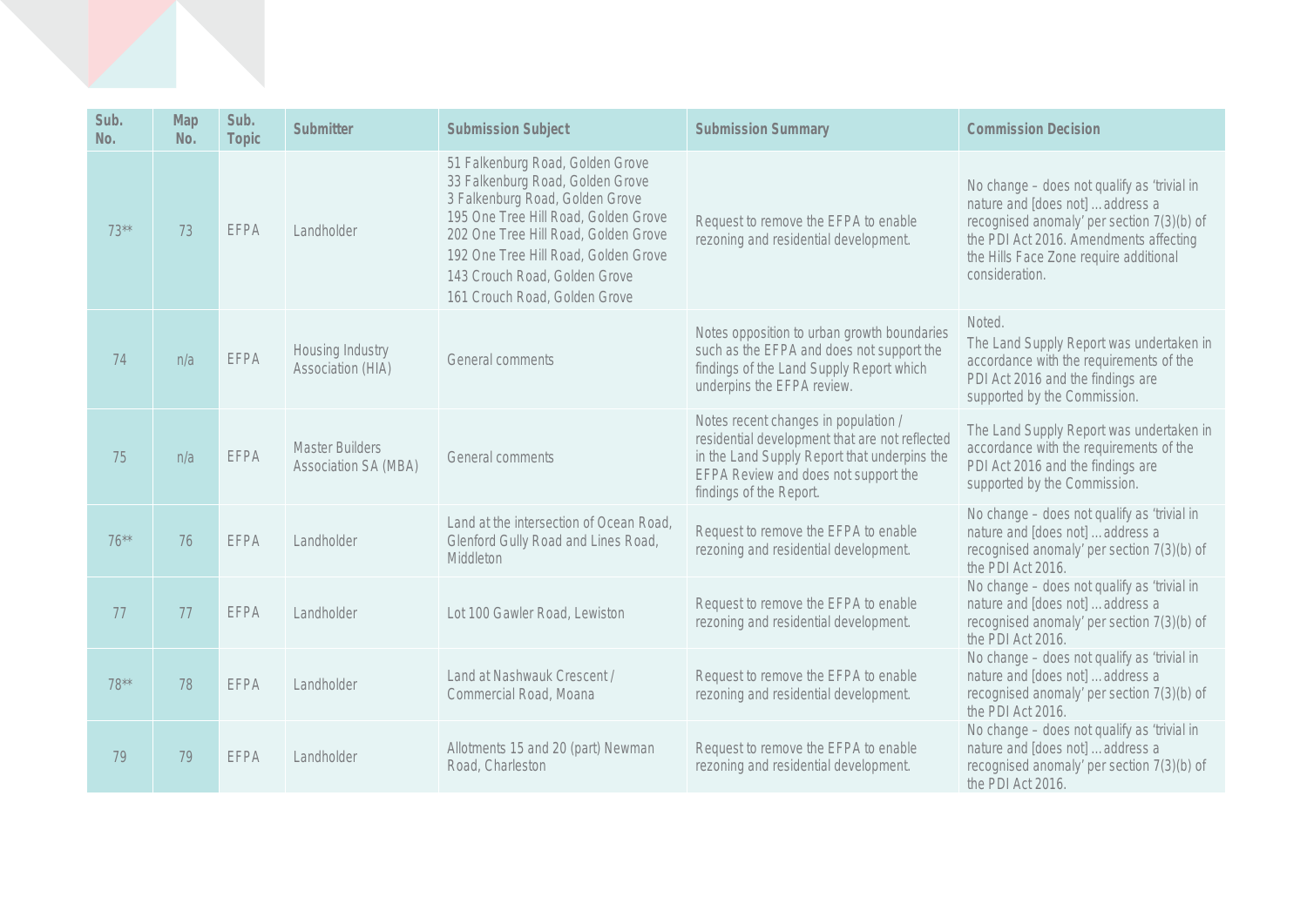| Sub.<br>No.             | Map<br>No. | Sub.<br><b>Topic</b> | Submitter                                                | <b>Submission Subject</b>                             | <b>Submission Summary</b>                                                                                                                                                                                                                                                           | <b>Commission Decision</b>                                                                                                                                                                                                                                       |
|-------------------------|------------|----------------------|----------------------------------------------------------|-------------------------------------------------------|-------------------------------------------------------------------------------------------------------------------------------------------------------------------------------------------------------------------------------------------------------------------------------------|------------------------------------------------------------------------------------------------------------------------------------------------------------------------------------------------------------------------------------------------------------------|
| 80                      | n/a        | EFPA                 | Urban Development<br>Institute of Australia SA<br>(UDIA) | General comments                                      | Notes recent changes in population /<br>residential development that are not reflected<br>in the Land Supply Report that underpins the<br><b>EFPA Review.</b><br>Also notes that the Land Supply Report does<br>not reflect local population / residential<br>development patterns. | The Land Supply Report was undertaken in<br>accordance with the requirements of the<br>PDI Act 2016 and the findings are<br>supported by the Commission.                                                                                                         |
| 81                      | n/a        | EFPA&<br>CPD         | SA Wine Industry<br>Association Inc.                     | <b>General comments</b>                               | Notes importance of EFPA in protecting food<br>/ wine production areas and supports the<br>retention of existing boundaries.                                                                                                                                                        | Noted.                                                                                                                                                                                                                                                           |
| $\mathbb{L} \mathbb{L}$ | n/a        |                      | This line is intentionally blank^                        |                                                       |                                                                                                                                                                                                                                                                                     |                                                                                                                                                                                                                                                                  |
| $83***$                 | 83         | EFPA                 | Landholder                                               | 451 Myponga Beach Road, Myponga<br>Beach              | Request to remove the EFPA (as part of a<br>land swap) to enable rezoning and<br>residential development.                                                                                                                                                                           | No change - does not qualify as 'trivial in<br>nature and [does not] address a<br>recognised anomaly' per section 7(3)(b) of<br>the PDI Act 2016.                                                                                                                |
| 84                      | n/a        | EFPA                 | <b>Gawler Council</b>                                    | <b>General comments</b>                               | Notes support for the review and confirms<br>that it has no known anomalies for review in<br>the Council area.                                                                                                                                                                      | Noted.                                                                                                                                                                                                                                                           |
| 85A**                   | 85A        | EFPA                 |                                                          | 'Sturt Reserve', Sturt Reserve Road,<br>Murray Bridge | Requests removal of EFPA for consistency<br>with recreational policy framework.                                                                                                                                                                                                     | No change - retention of existing EFPA will<br>not interfere with existing policy framework /<br>land uses. Request does not qualify as<br>'trivial in nature and [does not] address a<br>recognised anomaly' per section 7(3)(b) of<br>the PDI Act 2016.        |
| 85B**                   | 85B        | EFPA                 | Rural City of Murray<br><b>Bridge</b>                    | Various - shack sites in Murray Bridge<br>township    | Request to remove the EFPA to enable<br>rezoning and residential subdivision /<br>development.                                                                                                                                                                                      | No change - Request does not qualify as<br>'trivial in nature and [does not] address a<br>recognised anomaly' per section 7(3)(b) of<br>the PDI Act 2016.<br>Note - where there is existing residential<br>development, the EFPA may not prevent<br>subdivision. |
| 85C**                   | 85C        | EFPA                 |                                                          | Murray Bridge Marina and Caravan<br>Park              | Requests removal of EFPA for consistency<br>with recreational / tourist policy framework.                                                                                                                                                                                           | No change - Request does not qualify as<br>'trivial in nature and [does not] address a                                                                                                                                                                           |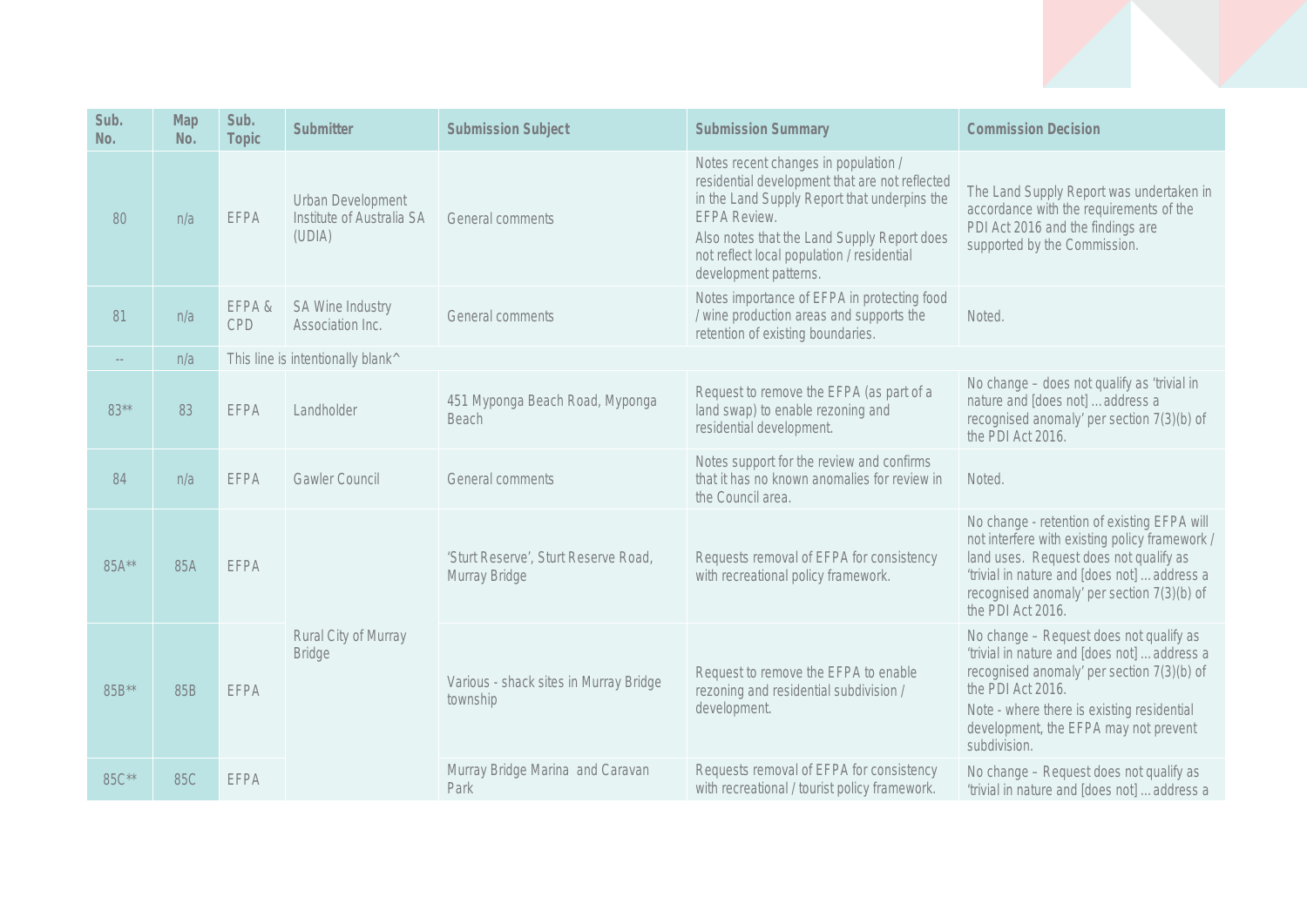| Sub.<br>No. | Map<br>No. | Sub.<br><b>Topic</b> | Submitter | <b>Submission Subject</b>                                                                                                                                                                                    | <b>Submission Summary</b>                                                                      | <b>Commission Decision</b>                                                                                                                                                                                                                                        |
|-------------|------------|----------------------|-----------|--------------------------------------------------------------------------------------------------------------------------------------------------------------------------------------------------------------|------------------------------------------------------------------------------------------------|-------------------------------------------------------------------------------------------------------------------------------------------------------------------------------------------------------------------------------------------------------------------|
|             |            |                      |           | 100 Roper Road, Murray Bridge                                                                                                                                                                                |                                                                                                | recognised anomaly' per section 7(3)(b) of<br>the PDI Act 2016.<br>Retention of existing EFPA will not interfere<br>with existing policy framework.                                                                                                               |
| 85D**       | 85D        | EFPA                 |           | Land at Queen Louisa Drive / Long Flat<br>Road, Long Flat                                                                                                                                                    | Request to remove the EFPA to enable<br>rezoning and residential development.                  | No change - does not qualify as 'trivial in<br>nature and [does not] address a<br>recognised anomaly' per section 7(3)(b) of<br>the PDI Act 2016.                                                                                                                 |
| 85E**       | 85E        | EFPA                 |           | Various river-front shack sites at:<br>Monteith<br><b>White Sands</b><br>ji<br>Greenbanks<br>-iii<br>Sunnyside<br>iv<br>Murrawong<br>$\vee$<br>Willowbanks<br>Vİ<br>Woodlane<br>vii<br>Jaensch Beach<br>viii | Request to remove the EFPA to enable<br>rezoning and residential subdivision /<br>development. | No change - Request does not qualify as<br>'trivial in nature and [does not] address a<br>recognised anomaly' per section 7(3)(b) of<br>the PDI Act 2016.<br>Note - where there is existing residential<br>development, the EFPA may not prevent<br>subdivision.  |
| 85F**       | 85F        | EFPA                 |           | 479 Dean Jaensch Road, Toora                                                                                                                                                                                 | Request to remove the EFPA to enable<br>rezoning and residential development.                  | No change - Request does not qualify as<br>'trivial in nature and [does not]  address a<br>recognised anomaly' per section 7(3)(b) of<br>the PDI Act 2016.<br>Note - where there is existing residential<br>development, the EFPA may not prevent<br>subdivision. |
| 85G**       | 85G        | EFPA                 |           | Land bounded by Nilpena Road,<br>Mannum Road, Doyle Road and Toora<br>Road at Northern Heights.                                                                                                              | Request to remove the EFPA to enable<br>rezoning and residential development.                  | No change - does not qualify as 'trivial in<br>nature and [does not] address a<br>recognised anomaly' per section 7(3)(b) of<br>the PDI Act 2016.                                                                                                                 |
| 85H**       | 85H        | EFPA                 |           | Land bound by Netley Road, Bidmore<br>Road, Mannum Highway / Cyprus<br>Terrace at Northern Heights                                                                                                           | Request to remove the EFPA to enable<br>rezoning and residential development.                  | No change - does not qualify as 'trivial in<br>nature and [does not] address a<br>recognised anomaly' per section 7(3)(b) of<br>the PDI Act 2016.                                                                                                                 |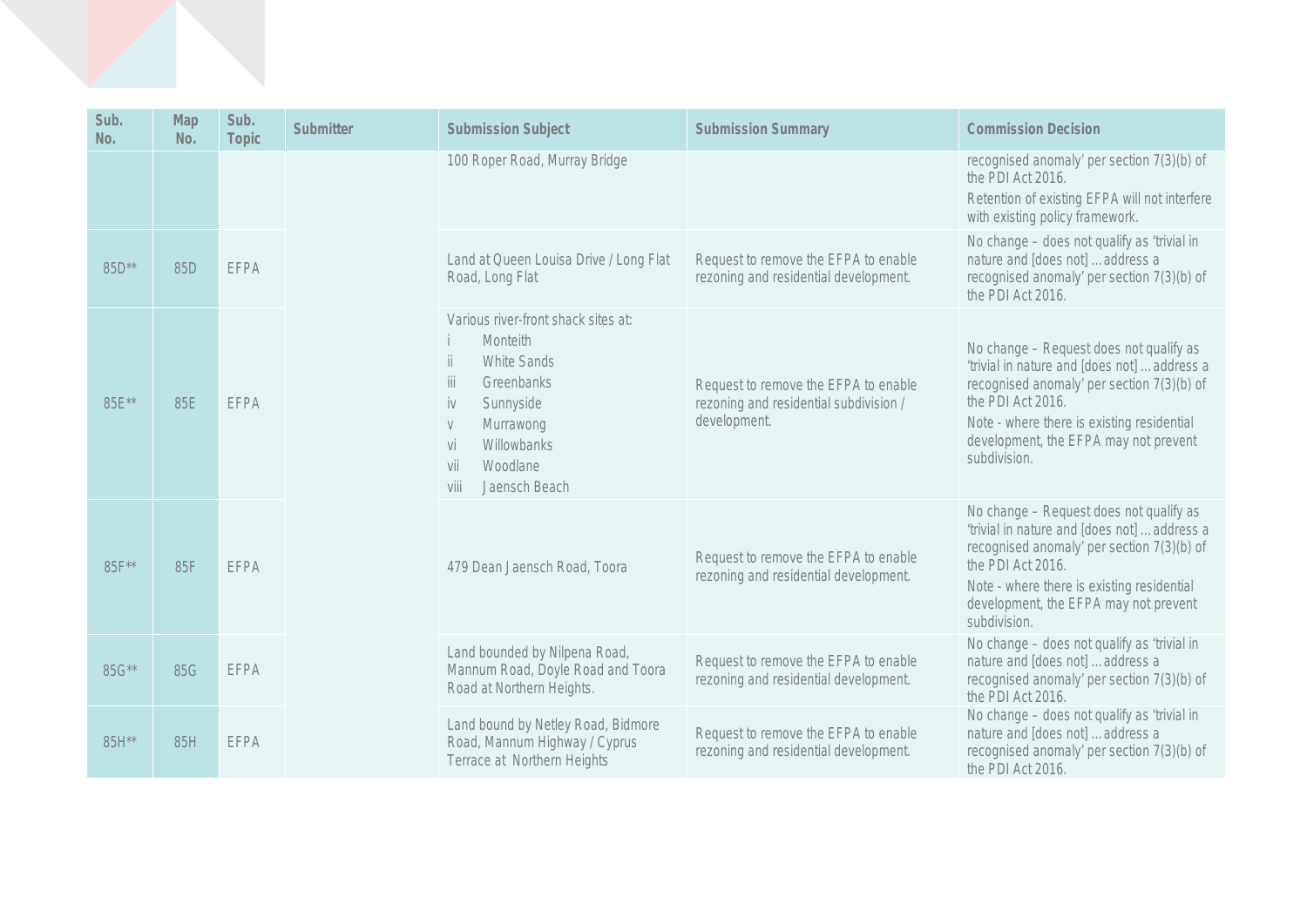| Sub.<br>No. | <b>Map</b><br>No. | Sub.<br><b>Topic</b> | Submitter | <b>Submission Subject</b>                                                                                         | <b>Submission Summary</b>                                                       | <b>Commission Decision</b>                                                                                                                                                                                                                              |
|-------------|-------------------|----------------------|-----------|-------------------------------------------------------------------------------------------------------------------|---------------------------------------------------------------------------------|---------------------------------------------------------------------------------------------------------------------------------------------------------------------------------------------------------------------------------------------------------|
| $851***$    | 851               | EFPA                 |           | 51 and 53 Hume Reserve Road, Murray<br><b>Bridge</b>                                                              | Request to remove the EFPA to enable<br>rezoning and residential development.   | No change - does not qualify as 'trivial in<br>nature and [does not] address a<br>recognised anomaly' per section 7(3)(b) of<br>the PDI Act 2016.                                                                                                       |
| $85J**$     | 85J               | EFPA                 |           | Land at Jervois                                                                                                   | Request to remove the EFPA to enable<br>rezoning and residential development.   | No change - does not qualify as 'trivial in<br>nature and [does not] address a<br>recognised anomaly' per section 7(3)(b) of<br>the PDI Act 2016.                                                                                                       |
| 85K**       | 85K               | EFPA                 |           | Land at Callington                                                                                                | Request to remove the EFPA to enable<br>rezoning and residential development.   | No change - does not qualify as 'trivial in<br>nature and [does not] address a<br>recognised anomaly' per section 7(3)(b) of<br>the PDI Act 2016.                                                                                                       |
| 85L**       | 85L               | EFPA                 |           | Land at Wellington                                                                                                | Request to remove the EFPA to enable<br>rezoning and residential development.   | No change - does not qualify as 'trivial in<br>nature and [does not] address a<br>recognised anomaly' per section 7(3)(b) of<br>the PDI Act 2016.                                                                                                       |
| 85M**       | 85M               | EFPA                 |           | Land at Monarto                                                                                                   | Request to remove the EFPA to enable<br>rezoning and residential development.   | No change - does not qualify as 'trivial in<br>nature and [does not] address a<br>recognised anomaly' per section 7(3)(b) of<br>the PDI Act 2016.                                                                                                       |
| 85N**       | 85N               | EFPA                 |           | 12 lots bound by Hannaford Terrace,<br>Green Street, Robin Street, William<br>Street and Hall Street at Mypolonga | Request to remove the EFPA to enable<br>rezoning and residential development.   | No change - does not qualify as 'trivial in<br>nature and [does not] address a<br>recognised anomaly' per section 7(3)(b) of<br>the PDI Act 2016.                                                                                                       |
| 850**       | 850               | EFPA                 |           | Land at Sunnyside                                                                                                 | Requests removal of EFPA for consistency<br>with rural living policy framework. | No change - does not qualify as 'trivial in<br>nature and [does not] address a<br>recognised anomaly' per section 7(3)(b) of<br>the PDI Act 2016.                                                                                                       |
| 85P**       | 85P               | EFPA                 |           | Land at Murray Bridge East (in the<br>Recreation Zone)                                                            | Requests removal of EFPA for consistency<br>with recreational policy framework. | No change - retention of existing EFPA will<br>not interfere with existing recreation policy<br>framework. Request does not qualify as<br>'trivial in nature and [does not]address a<br>recognised anomaly' per section 7(3)(b) of<br>the PDI Act 2016. |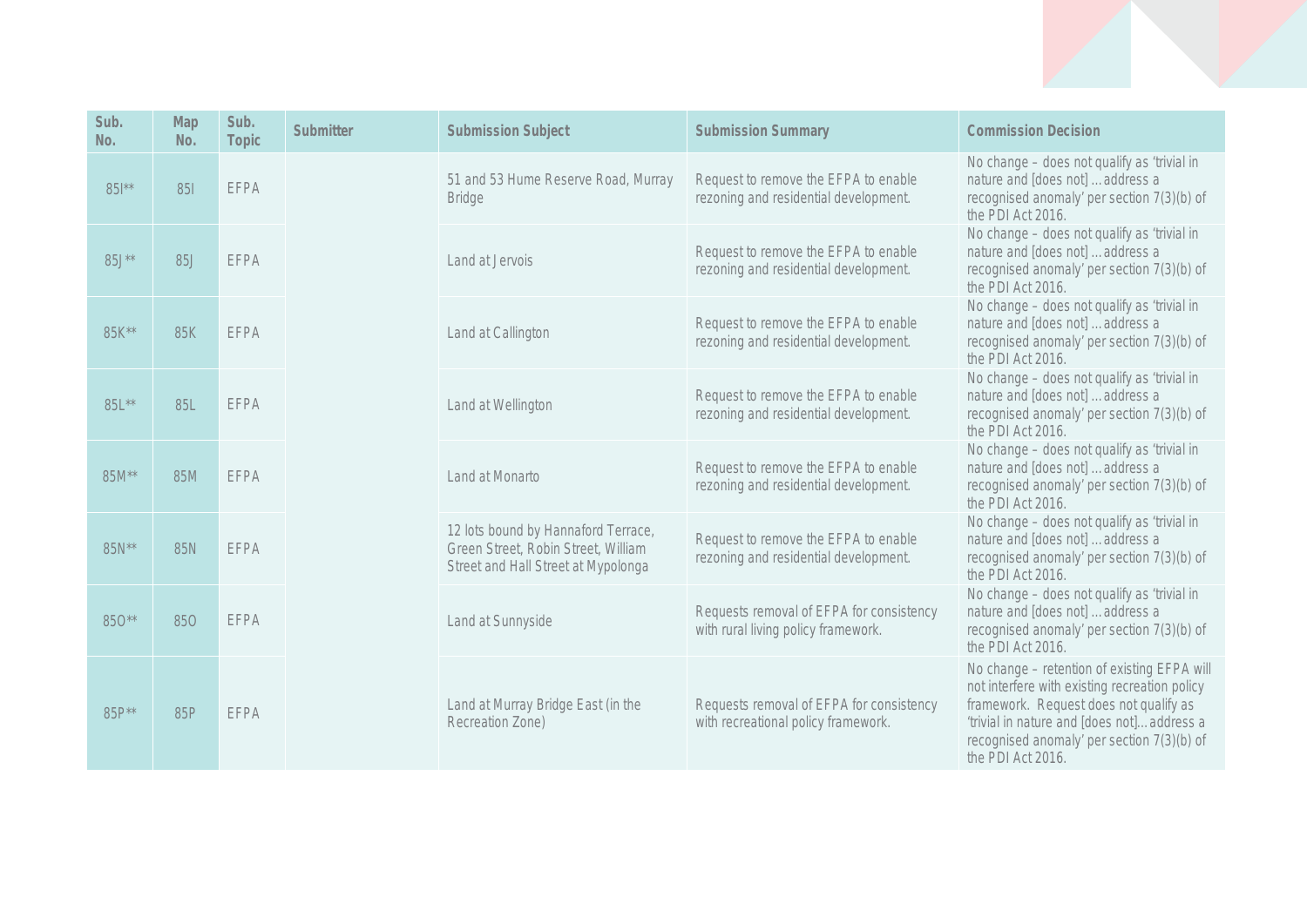| Sub.<br>No. | Map<br>No. | Sub.<br><b>Topic</b> | Submitter       | <b>Submission Subject</b>                                                                                                                                                                                                                                                                                     | <b>Submission Summary</b>                                                          | <b>Commission Decision</b>                                                                                                                                                                                                                              |
|-------------|------------|----------------------|-----------------|---------------------------------------------------------------------------------------------------------------------------------------------------------------------------------------------------------------------------------------------------------------------------------------------------------------|------------------------------------------------------------------------------------|---------------------------------------------------------------------------------------------------------------------------------------------------------------------------------------------------------------------------------------------------------|
| 85Q**       | <b>85Q</b> | EFPA                 |                 | Land at Murray Bridge East (in the<br>Employment Zone)                                                                                                                                                                                                                                                        | Requests removal of EFPA for consistency<br>with employment policy framework.      | No change - retention of existing EFPA will<br>not interfere with existing employment policy<br>framework. Request does not qualify as<br>'trivial in nature and [does not]address a<br>recognised anomaly' per section 7(3)(b) of<br>the PDI Act 2016. |
| 85R**       | 85R        | EFPA                 |                 | Land at Chapman Bore, Kepa and<br><b>Ettrick</b>                                                                                                                                                                                                                                                              | Seeks removal of EFPA to enable greater<br>flexibility of land use activities.     | No change - does not qualify as 'trivial in<br>nature and [does not] address a<br>recognised anomaly' per section 7(3)(b) of<br>the PDI Act 2016.                                                                                                       |
| $86***$     | 86         | EFPA                 | Landholder      | 84 Davey road, Carrickalinga                                                                                                                                                                                                                                                                                  | Request to remove the EFPA to enable<br>rezoning and residential development.      | No change - does not qualify as 'trivial in<br>nature and [does not] address a<br>recognised anomaly' per section 7(3)(b) of<br>the PDI Act 2016.                                                                                                       |
| 87A         | 87A        | EFPA                 | City of Mitcham | Multiple residential properties in both the<br>Hills Face Zone and Housing<br>Neighbourhood Zone:<br>25 Lisburne Avenue, Mitcham<br>2A Centre Way, Belair<br>2C Centre Way, Belair<br>3 Hamilton Lane, Belair<br>24 Northbrook Avenue, Mitcham<br>38 Lisburne Avenue, Mitcham<br>13-15 Weemala Drive, Mitcham | Seeks amendment to the EFPA boundary to<br>follow residential property boundaries. | No change - does not qualify as 'trivial in<br>nature and [does not]address a<br>recognised anomaly' per section 7(3)(b) of<br>the PDI Act 2016. Amendments that affect<br>the Hills Face Zone require strategic<br>investigation and review.           |
| 87B         | 87B        | EFPA                 | City of Mitcham | 'Mira Monte' 5 Mt Barker Road, Urrbrae                                                                                                                                                                                                                                                                        | Seeks amendment to the EFPA boundary to<br>follow residential property boundaries. | No change - does not qualify as 'trivial in<br>nature and [does not]address a<br>recognised anomaly' per section 7(3)(b) of<br>the PDI Act 2016. Amendments that affect<br>the Hills Face Zone require strategic<br>investigation and review.           |
| 87C         | 87C        | EFPA                 |                 | 57 Birksgate Drive, Urrbrae                                                                                                                                                                                                                                                                                   | Seeks amendment to the EFPA boundary to<br>follow residential property boundaries. | No change - does not qualify as 'trivial in<br>nature and [does not]address a<br>recognised anomaly' per section 7(3)(b) of<br>the PDI Act 2016. Amendments that affect                                                                                 |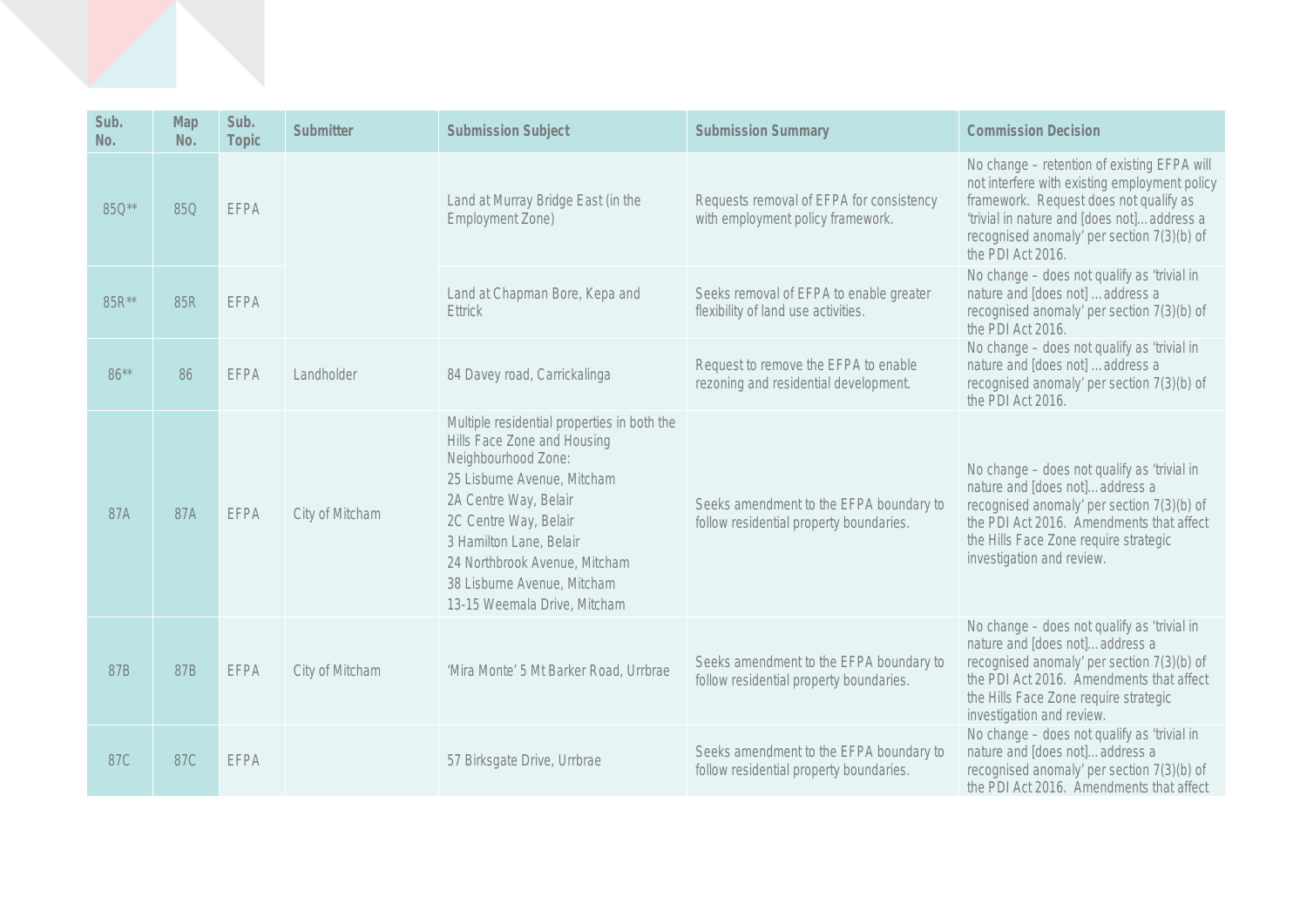| Sub.<br>No. | Map<br>No. | Sub.<br><b>Topic</b> | Submitter                                                            | <b>Submission Subject</b>                                   | <b>Submission Summary</b>                                                                                                 | <b>Commission Decision</b>                                                                                                               |
|-------------|------------|----------------------|----------------------------------------------------------------------|-------------------------------------------------------------|---------------------------------------------------------------------------------------------------------------------------|------------------------------------------------------------------------------------------------------------------------------------------|
|             |            |                      |                                                                      |                                                             |                                                                                                                           | the Hills Face Zone require strategic<br>investigation and review.                                                                       |
| 88          | n/a        | EFPA                 | City of Playford                                                     | General comments                                            | Notes no known EFPA anomalies for review<br>in the Council area.                                                          | Noted.                                                                                                                                   |
| 89          | n/a        | EFPA                 | Murraylands and<br>Riverland Landscape<br><b>Board</b>               | <b>General comments</b>                                     | Notes support for the review and urges<br>ongoing protection of food production areas.                                    | Noted.                                                                                                                                   |
| 90          | n/a        | EFPA                 | <b>Environment Protection</b><br>Authority                           | General comments                                            | Notes support for the review and urges<br>retention of EFPA boundaries in the Mount<br>Loft Ranges Water Protection Area. | Noted.                                                                                                                                   |
| 91          | 91         | EFPA                 | Attorney-General's<br>Department - Planning<br>and Land Use Division | Various technical, mapping and<br>administrative amendments | Identifies a range of technical, mapping and<br>administrative amendments for review.                                     | Amend as noted in the Draft Environment<br>and Food Production Areas Review<br>Outcomes Report - Appendix E                              |
| 92          | n/a        | EFPA&<br>CPD         | Barossa Australia                                                    | General comments                                            | Supports the retention of the EFPA and CPD<br>boundaries                                                                  | Noted.                                                                                                                                   |
| 93          | n/a        | CPD                  | <b>Community Member</b>                                              | Land at McLaren Vale township                               | Seeks the retention of the CPD boundary<br>around McLaren Vale.                                                           | This request is outside the scope of the<br>EFPA review and was addressed via the<br><b>Character Preservation Acts Review 2018.</b>     |
| <b>94A</b>  | n/a        | EFPA&<br>CPD         |                                                                      | General comments                                            | Supports the findings of the Land Supply<br>Report.                                                                       | Noted.                                                                                                                                   |
| <b>94B</b>  | n/a        |                      | The Barossa Council                                                  | CPD boundary amendments                                     | Identifies a range of CPD sites as potential<br>boundary amendments.                                                      | These proposals are outside the scope of<br>the EFPA review and was addressed via the<br><b>Character Preservation Acts Review 2018.</b> |
| 95          | n/a        | CPD                  | Community member                                                     | Land at McLaren Vale township                               | Seeks the retention of the CPD boundary<br>around McLaren Vale.                                                           | This request is outside the scope of the<br>EFPA review and was addressed via the<br><b>Character Preservation Acts Review 2018.</b>     |
| 96          | n/a        | CPD                  | Landholder                                                           | Lots 10 & 12 McCallum Road, Concordia                       | Seeks removal of the CPD to enable<br>rezoning and redevelopment.                                                         | This request is outside the scope of the<br>EFPA review and was addressed via the<br><b>Character Preservation Acts Review 2018.</b>     |
| 97          | n/a        | EFPA&<br>CPD         | Friends of Port Willunga                                             | General comments                                            | Requests that the CPD boundaries be<br>retained and no longer be subject to review<br>or land supply tests in the future. | This request is outside the scope of the<br>EFPA review and was addressed via the<br><b>Character Preservation Acts Review 2018.</b>     |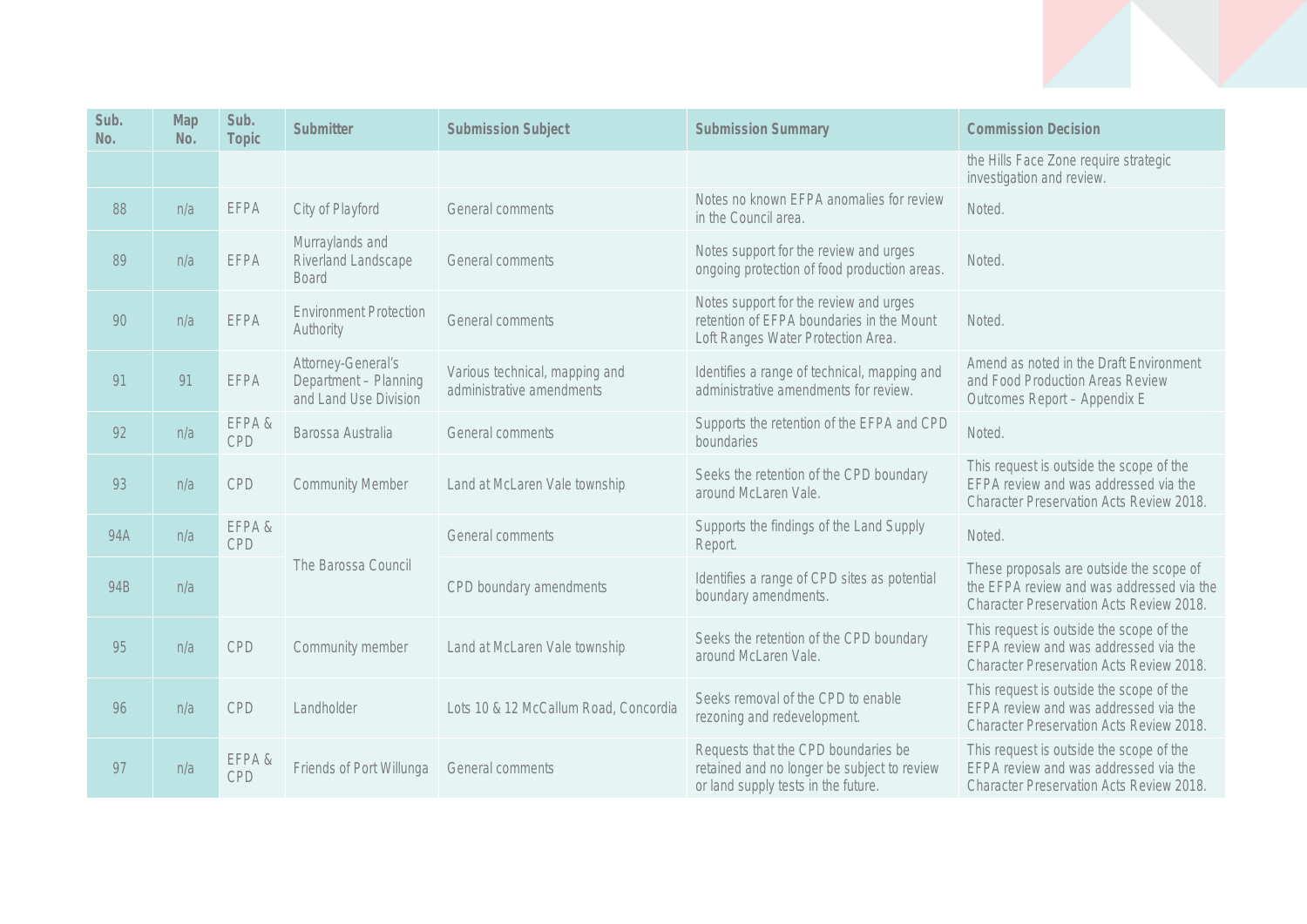| Sub.<br>No. | Map<br>No. | Sub.<br><b>Topic</b> | Submitter                                             | <b>Submission Subject</b>                                                     | <b>Submission Summary</b>                                                                                                                                                                                                                                                    | <b>Commission Decision</b>                                                                                                                               |
|-------------|------------|----------------------|-------------------------------------------------------|-------------------------------------------------------------------------------|------------------------------------------------------------------------------------------------------------------------------------------------------------------------------------------------------------------------------------------------------------------------------|----------------------------------------------------------------------------------------------------------------------------------------------------------|
| 98          | n/a        | EFPA&<br>CPD         | Friends of Willunga<br><b>Basin</b>                   | General comments                                                              | Seeks retention of the existing CPD<br>boundaries.                                                                                                                                                                                                                           | This request is outside the scope of the<br>EFPA review and was addressed via the<br><b>Character Preservation Acts Review 2018.</b>                     |
| 99A         | n/a        | CPD                  | Landholder                                            | Lot 805 Aldersley Street, McLaren Vale<br>Lot 502 Johnston Road, McLaren Vale | Notes recent changes in population /<br>residential development that are not reflected<br>in the Land Supply Report that underpins the<br>EFPA Review. Also notes that the Land<br>Supply Report does not reflect local<br>population / residential development<br>patterns. | The Land Supply Report was undertaken in<br>accordance with the requirements of the<br>PDI Act 2016 and the findings are<br>supported by the Commission. |
| 99B         | n/a        | EFPA                 |                                                       | General comments                                                              | Requests amendment to the McLaren Vale<br>CPD boundary to enable rezoning and<br>residential development.                                                                                                                                                                    | This request is outside the scope of the<br>EFPA review and was addressed via the<br><b>Character Preservation Acts Review 2018.</b>                     |
| 100         | n/a        | CPD                  | Hon L Bignell MP                                      | General comments                                                              | Provides feedback regarding the CPD<br>process undertaken and seeks the retention<br>of the CPB boundaries.                                                                                                                                                                  | This request is outside the scope of the<br>EFPA review and was addressed via the<br><b>Character Preservation Acts Review 2018.</b>                     |
| 101         | n/a        | CPD                  | <b>Community Member</b>                               | Land at McLaren Vale township                                                 | Seeks retention of the existing CPD<br>boundary around McLaren Vale.                                                                                                                                                                                                         | This request is outside the scope of the<br>EFPA review and was addressed via the<br><b>Character Preservation Acts Review 2018.</b>                     |
| 102         | n/a        | CPD                  | J Darley MP and<br>Landholder                         | Multiple parcels at Tanunda and<br>Gomersal                                   | Requests amendments to the CPD<br>framework to strengthen primary production<br>activities and / or the removal of the CPD<br>from the subject land.                                                                                                                         | This request is outside the scope of the<br>EFPA review and was addressed via the<br><b>Character Preservation Acts Review 2018.</b>                     |
| 103         | n/a        | CPD                  | Landholder                                            | 138 Moppa Road South, Nuriootpa                                               | Request to remove the CPD (via designation<br>to CPD Township) to enable rezoning and<br>residential development.                                                                                                                                                            | This request is outside the scope of the<br>EFPA review and was addressed via the<br><b>Character Preservation Acts Review 2018.</b>                     |
| 104         | n/a        | CPD                  | McLaren Vale Grape<br>Wine and Tourism<br>Association | General comments                                                              | Seeks retention of the existing CPD<br>boundaries.                                                                                                                                                                                                                           | This request is outside the scope of the<br>EFPA review and was addressed via the<br><b>Character Preservation Acts Review 2018.</b>                     |
| 105         | n/a        | CPD                  | City of Onkaparinga                                   | Yaroona township                                                              | Request to remove the CPD (via designation<br>to CPD Township) over the Yaroona<br>township to enable rezoning and township<br>growth.                                                                                                                                       | This request is outside the scope of the<br>EFPA review and was addressed via the<br><b>Character Preservation Acts Review 2018.</b>                     |